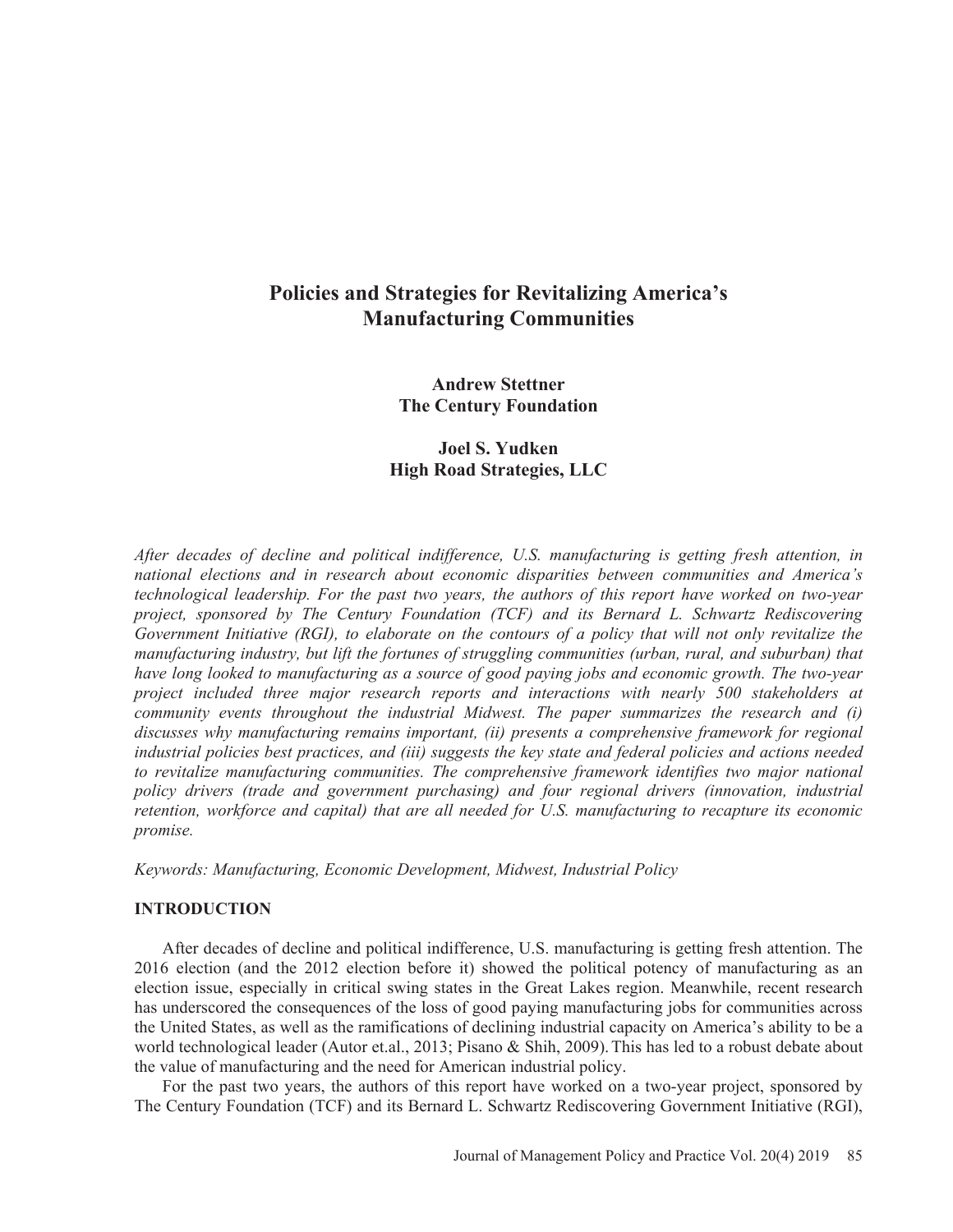to elaborate on the contours of a policy that will not only revitalize the manufacturing industry, but lift the fortunes of struggling communities (urban, rural, and suburban) that have long looked to manufacturing as a source of good paying jobs and economic growth. The project is part of TCF's High Wage America (HWA) initiative, supported by the Bernard L. Schwartz Rediscovering Government Initiative and The Joyce Foundation, which thus far has produced three major original research papers: "Why Manufacturing Jobs are Worth Saving" (Stettner, et.al., 2017), "Revitalizing America's Manufacturing Communities" (Yudken, et.al., 2018), and "A Federal Agenda to Revitalize Manufacturing Communities" (Stettner & Yudken, 2018). In addition to policy and economic research, the project organized a series of in-person listening events in the Great Lakes industrial region historically referred to as the Rust Belt that was organized with a steering committee of scholars and manufacturing practitioners. More than 500 political, academic, business, labor, and community leaders and experts participated in summits in Pittsburgh (October 2017), Cleveland (March 2018), and Chicago (June 2018), and each summit was paired with original research on the manufacturing economy in these communities. These events and their corresponding research are reflected in the action model described below.

The paper will review and discuss the findings of the three major reports produced for the HWA project, which. The paper will (i) discuss why manufacturing remains important, (ii) present a comprehensive framework for regional industrial policies best practices, and (iii) suggest the key state and federal policies and actions needed to revitalize manufacturing communities.

## **WHY MANUFACTURING REMAINS IMPORTANT**

The prominent role given manufacturing jobs by President Trump during his election campaign spurred CNN to declare that "American Manufacturing Is Having a Moment" in 2017; and the Trump administration has kept manufacturing in the news through its pledge to renegotiate NAFTA to create a North American manufacturing powerhouse and other aggressive trade policies (Gillespie, 2017; Thomas & Gillies, 2018). But the new focus on manufacturing was started by President Obama, who rode his rescue of General Motors and Chrysler to his 2012 re-election, during which he pledged to bring back one million manufacturing jobs lost during the great recession of 2009. Is this focus on manufacturing a nostalgic bid for middle-class American jobs that are gone for good? One prominent stream of thought was that the decline in manufacturing in the United States was part of a natural evolution from agriculture to manufacturing to services (Delong, 2017). This paper argues that rebuilding manufacturing in America, especially advanced manufacturing, is critical to the ability of the economy to grow, deliver family sustaining jobs, and address key national needs like environmental sustainability and national defense.

#### **Manufacturing Drives Overall Economic Innovation**

Conventional wisdom is that manufacturing is an industry of the past and not innovative. However, manufacturing companies account for 67 percent of all private sector research and development (R&D) spending in the United States (NSB, 2016). Simple math has meant that the decline in U.S. manufacturing has been associated with a decline in the U.S. share of world-wide spending on R&D from 35 percent in 2003 to just 27 percent in 2013. Still, many scholars have posited that globalization would allow the U.S. economy to design next generation products while using off-shore manufacturing to maximize profits and U.S. economic growth (Jorgenson & Timmer, 2011). But closer analyses have revealed outsourcing of production has led to an outsourcing of innovation. For example, U.S. companies first outsourced production of rechargeable laptops and their batteries to East Asia. East Asian countries took advantage of their expertise to create the next generation of rechargeable batteries—leaving the United States behind in the critical green economy technology of energy storage (Ezell & Atkinson, 2011). Harvard professors Gary Pisano and Willy Shih warn that there are many instances where production processes are not mature or in which the process of production is closely tied to innovation. For these products, including many critical twenty-first century technologies like medical devices, robotics, and advanced life sciences, a strong manufacturing base is necessary for American leadership in innovation (Pisano & Shih, 2012).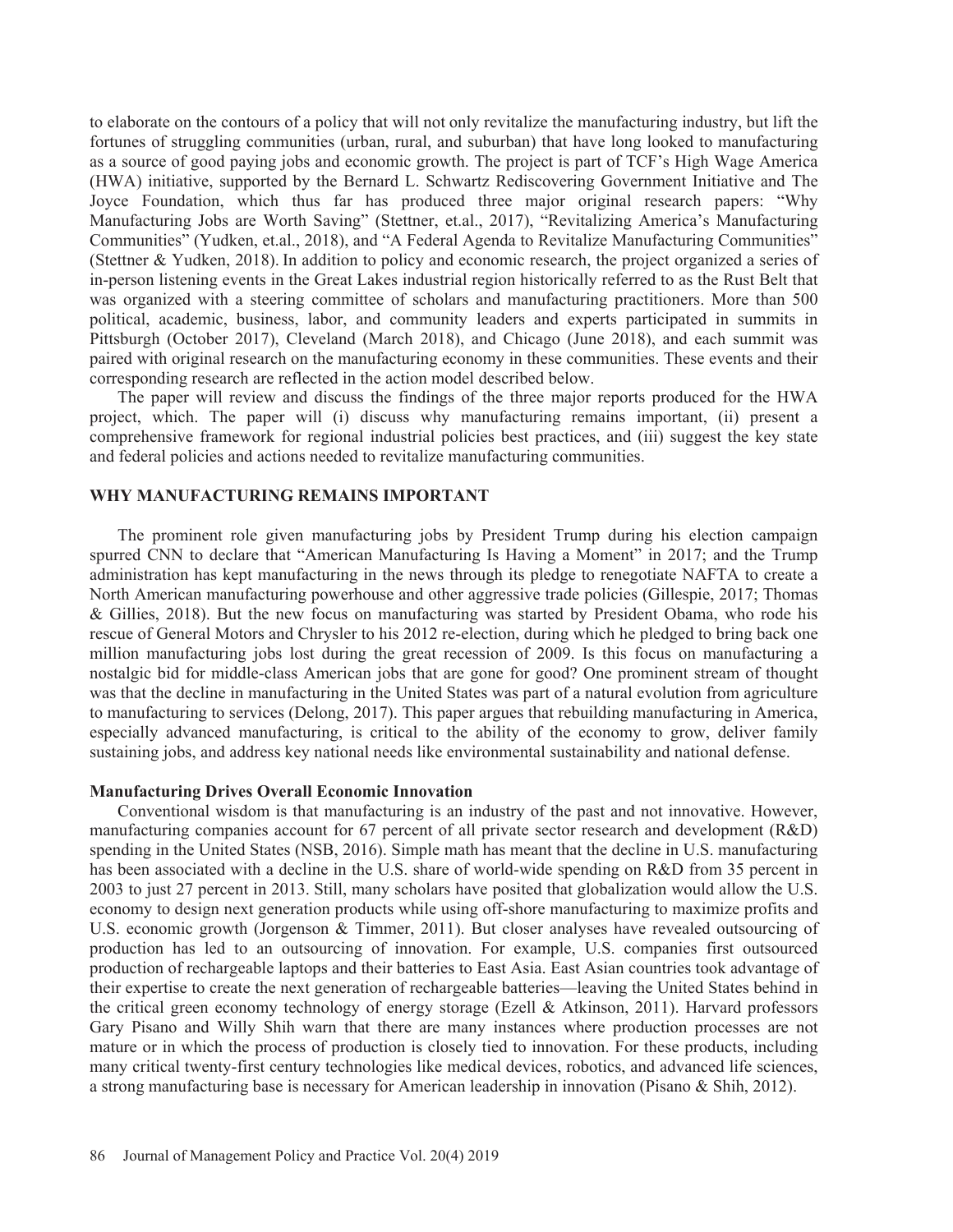#### **Challenges to Innovation and Productivity**

Ball State professors Michael Hicks and Srikant Devaraj have advanced a view that manufacturers are becoming more productive, able to produce similar levels of output with fewer workers and more robots (Hicks & Devaraj, 2015). However, most of the reported productivity growth in manufacturing since 2000 is an anomaly, a result of the way the government calculates the value added of increasingly higherpower computer chips. From 2000 to 2015, the government reported that real output in the computer and electronic products sector grew by 222 percent, while the other eighteen manufacturing subsectors have seen their real value-added increase by just 7 percent (Houseman, et.al., 2014).

Case Western Reserve University economist Susan Helper offers a useful perspective on the state of manufacturing today (Helper & Tucker, 2016). The United States has had more difficulty maintaining its share of production for non-durable commodity goods like textiles, apparel, and paper products. (A resurgence of plastic manufacturing driven by the oil boom is a notable exception). In contrast, the United States has maintained a competitive edge in a constellation of major capital-intensive durable products industries, especially transportation equipment (vehicles and aerospace), which have led the manufacturing recovery. Each of these industries depends on an ecosystem of suppliers, including fabricators of components which remain viable in the United States due to their proximity. In general, the ability of both manufacturers and their suppliers (large, medium, and small) to improve their productivity is a central and yet often overlooked determinant of manufacturing revitalization. Entire manufacturing subsectors are in fact in competition globally with other similar sectors located in Asia and Europe (Helper, et.al., 2012). As the world's second largest manufacturing nation, the United States faces international competitors like China and Germany who are investing in national industrial policies, like Made in China 2025 and Industry 4.0, that are focusing on capturing next generation products and components as well as integrating productivity-enhancing production techniques, from 3-D printing to internet of things optimization.

#### **Manufacturing Meets Key National Needs**

Beyond general technological innovation, manufacturing plays a critical role in meeting major national needs. One underappreciated area is the response to climate change, including the production of materials for renewable energy production and distribution, as well as manufacturing of energy efficient goods, such as vehicles, construction materials, and appliances. Indeed, a 2012 estimate from the Brooking Institution found that clean energy jobs are three times as manufacturing intensive as the rest of the economy (Muro, et.al., 2016). When it comes to national security, a major 2018 review concluded that the decline in U.S. manufacturing posed multiple strategic risks) (US DOD, 2018). These included a shrinking pool of suppliers that has left the military reliant on fragile or sole suppliers for critical components needed to maintain current equipment and scale up in times of conflict. Moreover, the military now depends on strategic competitors, like China, critical components like electronics and rare earth metals (whose production has nearly ceased in the United States) (Yudken, 2010). And the military is critically worried about the ability of the U.S. economy to develop next generation technologies, like 3- D printing and lightweight metals, that are critical to U.S. and domestic production (US DOD, 2018).

#### **Economic Growth**

Economic developers have long treasured manufacturing facilities, because their impact reaches far beyond those directly employed. Manufacturing employers require a wide number of "inputs"—materials, components, devices—which they transform and to which they add value. The Manufacturing Alliance for Production and Innovation estimates that as production ripples throughout the economy, it creates an additional \$1.33 in the economy for each dollar of production, a far higher multiplier than those contributed by other sectors like health care (\$0.72) and retail (\$0.66) (Manufacturing Institute & MAPI, 2012). Manufacturing's smaller economic footprint has left the U.S. with 11 percent of this economically beneficial activity contributing to our GDP, as compared to 21 percent of GDP in Germany and Japan, which has in turn contributed to a trade deficit in goods of \$891 billion in 2018 (US Census Bureau, 2019). Advanced, developed nations typically make and create capital goods, which are then exported to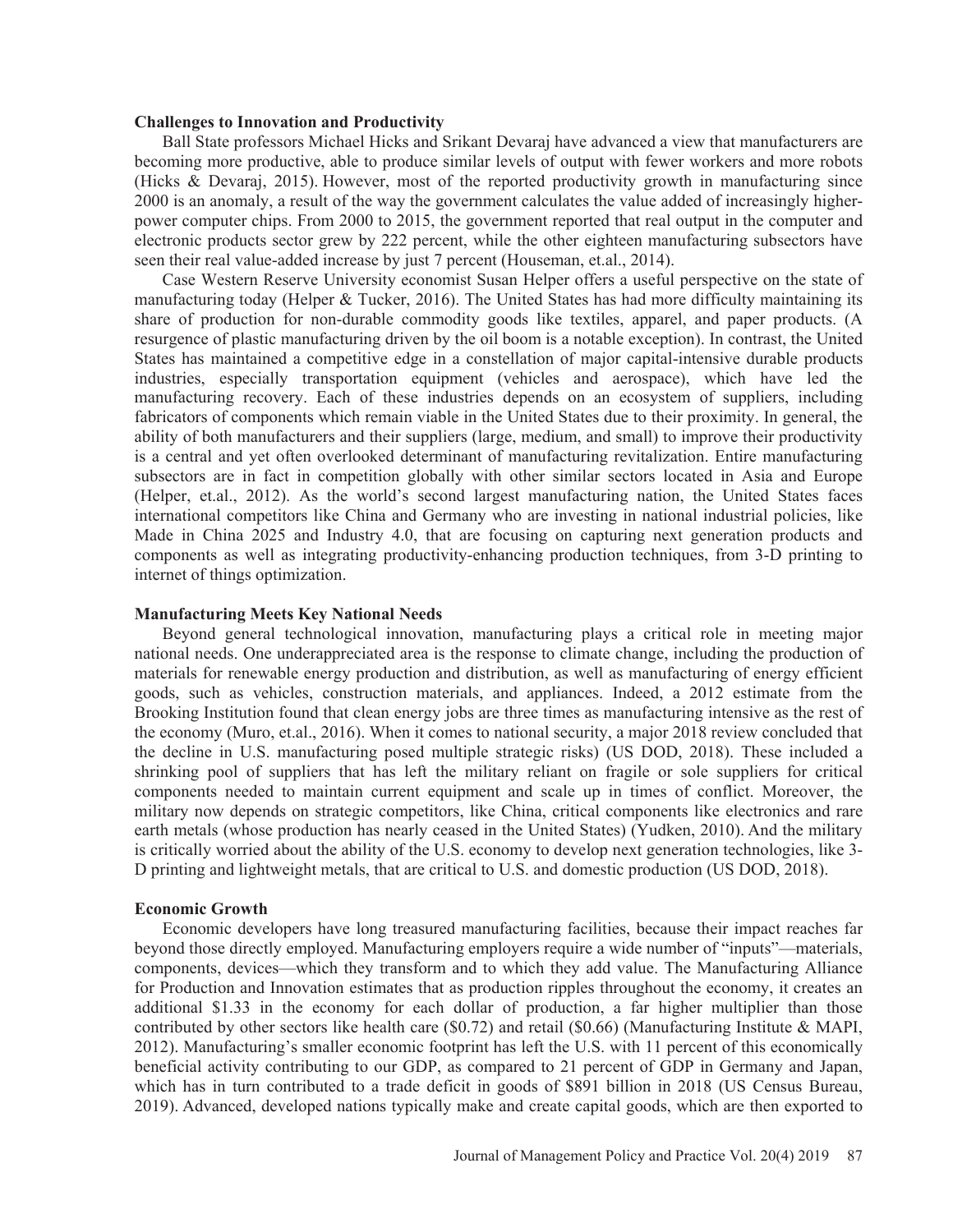developing nations, but the United States has steadily increased its consumption of imported consumer apparel, electronics, and industrial components, with no corresponding increase in advanced manufactured goods.

#### **Manufacturing Is Still a Critical National Source of Jobs**

Above all, manufacturing has been valued as a source of good paying jobs for communities. Figure 1 looks at the level of manufacturing employment since 1990. Manufacturing jobs remained basically steady between 1990 and 1999 at seventeen million jobs, but manufacturing employment plummeted by 5.8 million jobs (a 33 percent decline) in the first decade of the twenty-first century. Many manufacturing employers closed up shop, shutting down 56,000 establishments from 2000 to 2010 (Bureau of Labor Statistics, 2018). Small establishments with fewer than forty-nine employees (37,000 establishments closed) were hurt the most, and this crucial subset has yet to bounce back (Bureau of Labor Statistics, 2018). In contrast, during the recent recovery (2010–2016), manufacturing has grown alongside the rest of the economy. Manufacturing companies added 1.4 million jobs from January 2010 to April 2019, with more jobs added in 2018 than any year in the previous three decades. This period has shown that the goal of bringing manufacturing back from overseas can be more than a mere campaign talking point. In 2017, a record 171,000 jobs were reshored into the United States, either from foreign direct investment in U.S. factories or from U.S. companies moving production back to American soil (Moser, 2018). When companies looked more closely at the hidden costs due to poor quality and shipping, they found that 55 percent of manufactured goods could be produced more cheaply in the United States compared to only 3 percent based on the sticker price alone. (Moser, 2015).



**FIGURE 1 MANUFACTURING JOBS (1000s)** 

*Source: Bureau of Labor Statistics. Recession end dates are marked in orange*.

Manufacturing employment is also larger than any other sector except for health care, retail and accommodation, and food services. While there are manufacturing jobs in every state, with California and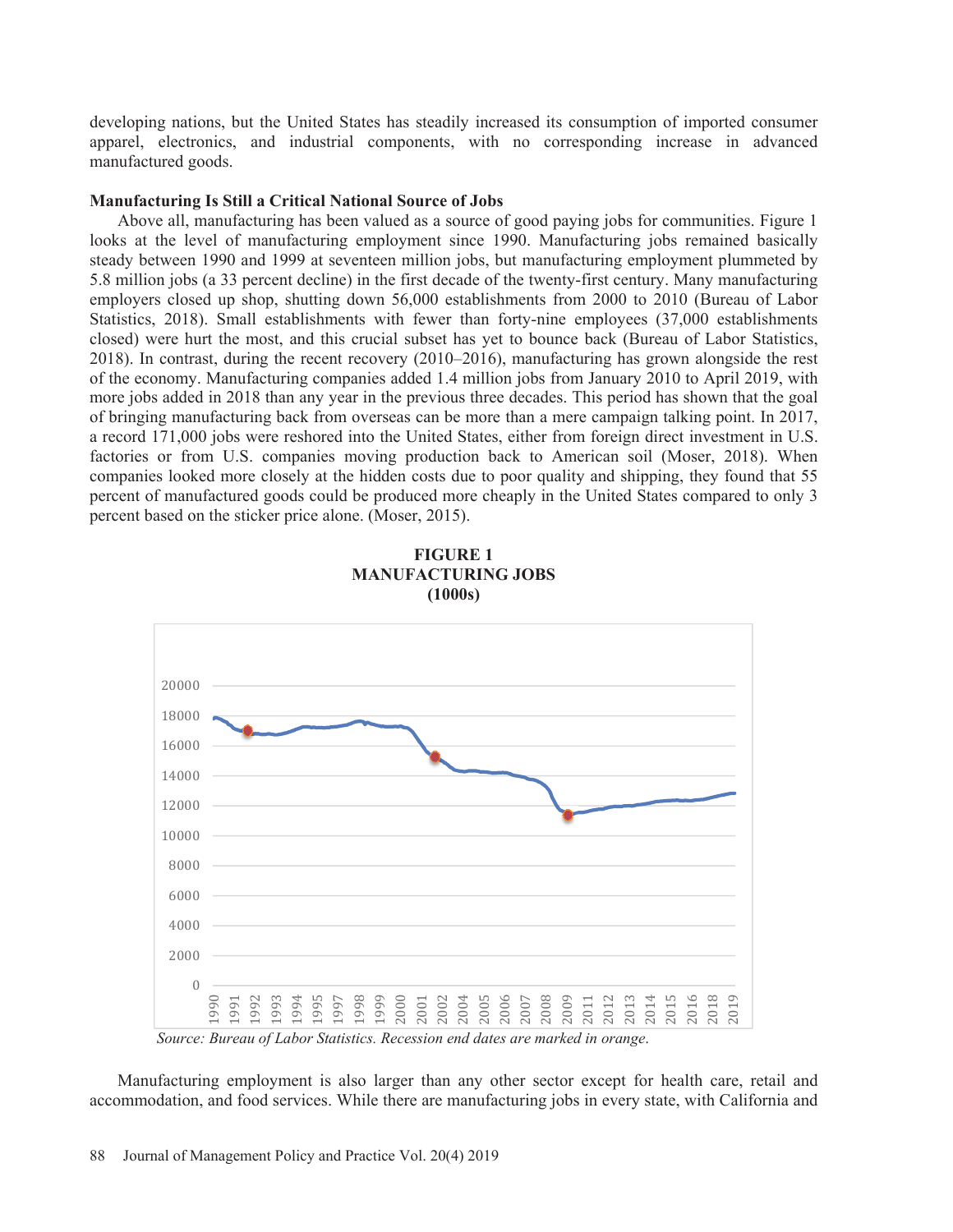Texas having the most industrial jobs, there are distinct regional elements. Table 1 lists the top fifteen states in terms of manufacturing density, all of which are in the Midwest or Southeast. This first six years of the manufacturing recovery contributed to a more geographically concentrated U.S. manufacturing industry—the states with the greatest density of manufacturing added the most jobs (shaded in green). This stage of the manufacturing recovery was heavily reliant on the rebound of the North American auto industry, a mega-cluster that spans from Michigan through Mississippi. In the last two years, the manufacturing recovery has become more diffuse as the recovery has spread to additional sectors. (See table for full data in the appendix). Manufacturing's character varies significantly by region, with the industrial Southeast moving from furniture and textiles to transportation equipment, a cluster of agriculture states in the Midwest that specialize in food processing, and eastern and western states that have a greater concentration in technology intensive manufacturing, like chemicals and computers and electronics.

|                | <b>Change in Employment</b>   | <b>Manufacturing</b>          |                               |                                                            |
|----------------|-------------------------------|-------------------------------|-------------------------------|------------------------------------------------------------|
| <b>State</b>   | <b>Jobs Lost</b><br>2001-2010 | <b>Job Gains</b><br>2010-2016 | <b>Job Gains</b><br>2017-2019 | <b>Jobs as Percent</b><br>of Private<br><b>Sector Jobs</b> |
| Indiana        | $-200$                        | 79                            | 25                            | 19.8%                                                      |
| Wisconsin      | $-159$                        | 50                            | $\overline{2}$                | 18.5%                                                      |
| Iowa           | $-50$                         | 10                            | 19                            | 17.2%                                                      |
| Michigan       | $-392$                        | 143                           | 41                            | 16.6%                                                      |
| Alabama        | $-100$                        | 29                            | 6                             | 16.1%                                                      |
| Mississippi    | $-75$                         | 4                             | 5                             | 15.9%                                                      |
| Kentucky       | $-96$                         | 38                            | 9                             | 15.6%                                                      |
| Arkansas       | $-78$                         | $-6$                          | 13                            | 15.6%                                                      |
| Ohio           | $-386$                        | 77                            | 12                            | 14.6%                                                      |
| Kansas         | $-40$                         | 3                             | 7                             | 14.4%                                                      |
| South Carolina | $-124$                        | 37                            | 13                            | 14.2%                                                      |
| Tennessee      | $-179$                        | 46                            | 13                            | 13.4%                                                      |
| Minnesota      | $-106$                        | 28                            | 4                             | 12.6%                                                      |
| South Dakota   | $-7$                          | 5                             | 5                             | 12.6%                                                      |

# **TABLE 1 TOP FIFTEEN STATES BY MANUFACTURING DENSITY, 2019**

 *Source: Authors' analysis of Bureau of Labor Statistics data.* 

As a share of jobs, manufacturing is particularly vital to small towns. Figure 2 shows an analysis of the share of private sector jobs found in the three types of counties defined by the Census Bureau: rural (100 percent rural), mostly rural (50 to 99 percent rural), and urban (less than 50 percent rural). Manufacturing is now most vital to mostly rural communities in these manufacturing states, where it makes up one-in-four private-sector jobs, as compared to either strictly rural or urban areas. These are places like tiny Price County, Wisconsin (population 13,000) in the rural Indian Head region, where manufacturing comprises 44 percent of private-sector payrolls. Price County is the birthplace and home of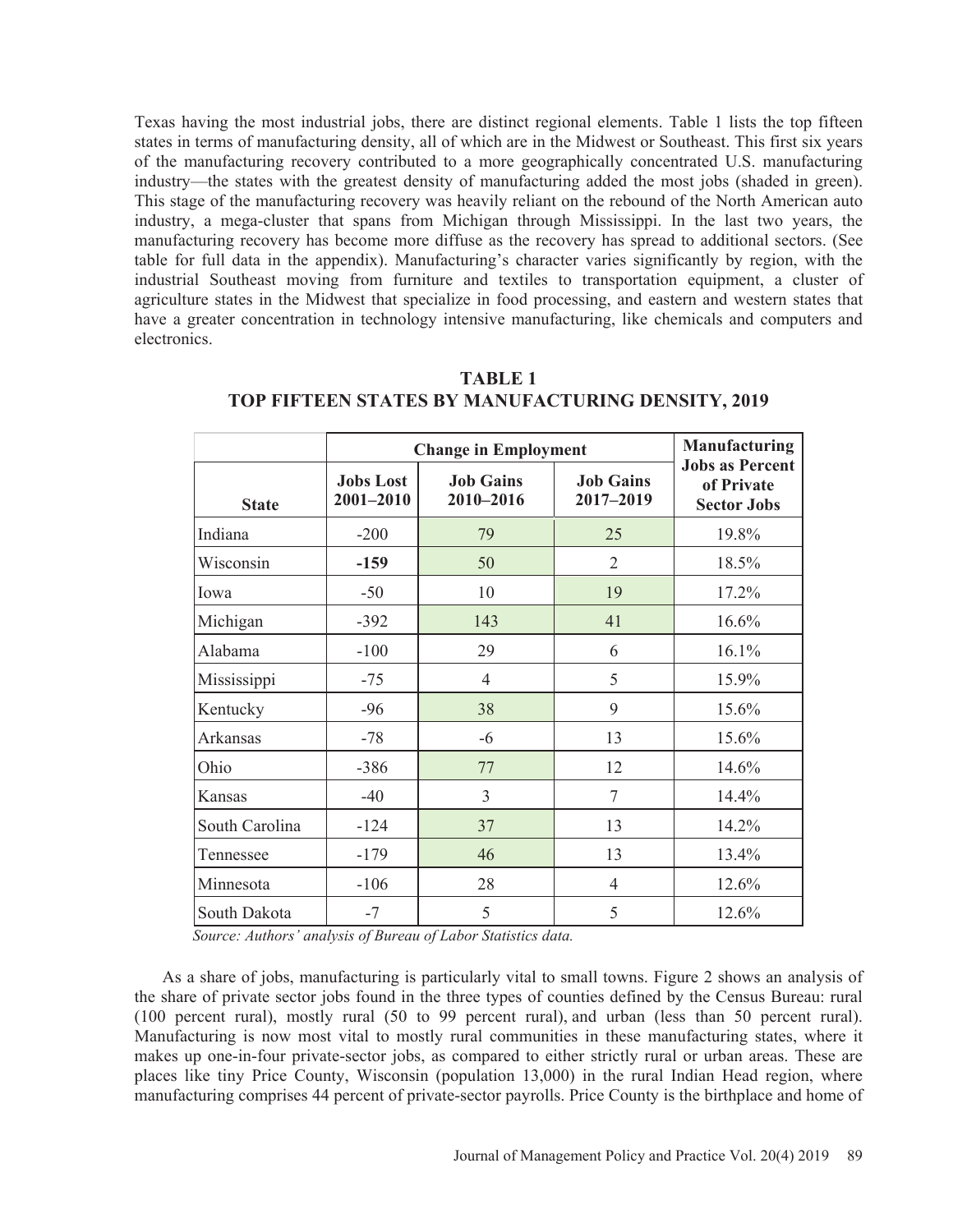Phillips Medisize, a multinational corporation that provides advanced molding and engineering services for the medical device and specialty commercial sectors.



**FIGURE 2 MANUFACTURING SHARE OF PRIVATE SECTOR JOBS, 2016** 

With an average pay of \$64,395 per year, manufacturing continues to pay better wages than the sectors of retail trade, health care and social assistance, and accommodation and food services—all of which have in the last fifteen years surpassed manufacturing as an employer of Americans. (Stettner, Yudken and McCormack, 2017) Moreover, manufacturing employs a large number of individuals without a four-year college degree, and manufacturing jobs pay better than positions available in other industries for workers with that level of education. Despite the major changes rocking manufacturing, Figure 3 shows that the weekly wage for manufacturing workers with some college has remained consistently ahead of that for other industries—a separation of about \$150 a week. Workers with less than a four-year college degree represent about 60 percent of the workforce.

#### **Recruiting the Workforce of Tomorrow**

With one of the oldest workforces in the economy, manufacturing has two major workforce challenges: a pipeline problem, and a skills gap problem. Often described as the same challenge, these in fact are two different problems. Deloitte and the Manufacturing Institute went so far as to predict a gap of 2 million manufacturing workers over the next ten years. However, in all but six months of the past five years, there were more job openings than hires—meaning that manufacturers were unable to fill jobs and positions remained open (Manufacturing Institute & Deloitte, 2015). The shortage of skilled workers is a part, but not all, of the workforce challenge facing manufacturing. One detailed study of core production workers indicates that between 16 percent and 25 percent of manufacturing establishments have longterm vacancies, which indicates a genuine shortage of qualified workers (Weaver & Osterman, 2017).

*Source: Authors' analysis of Bureau of Labor Statistics and Census Bureau data.*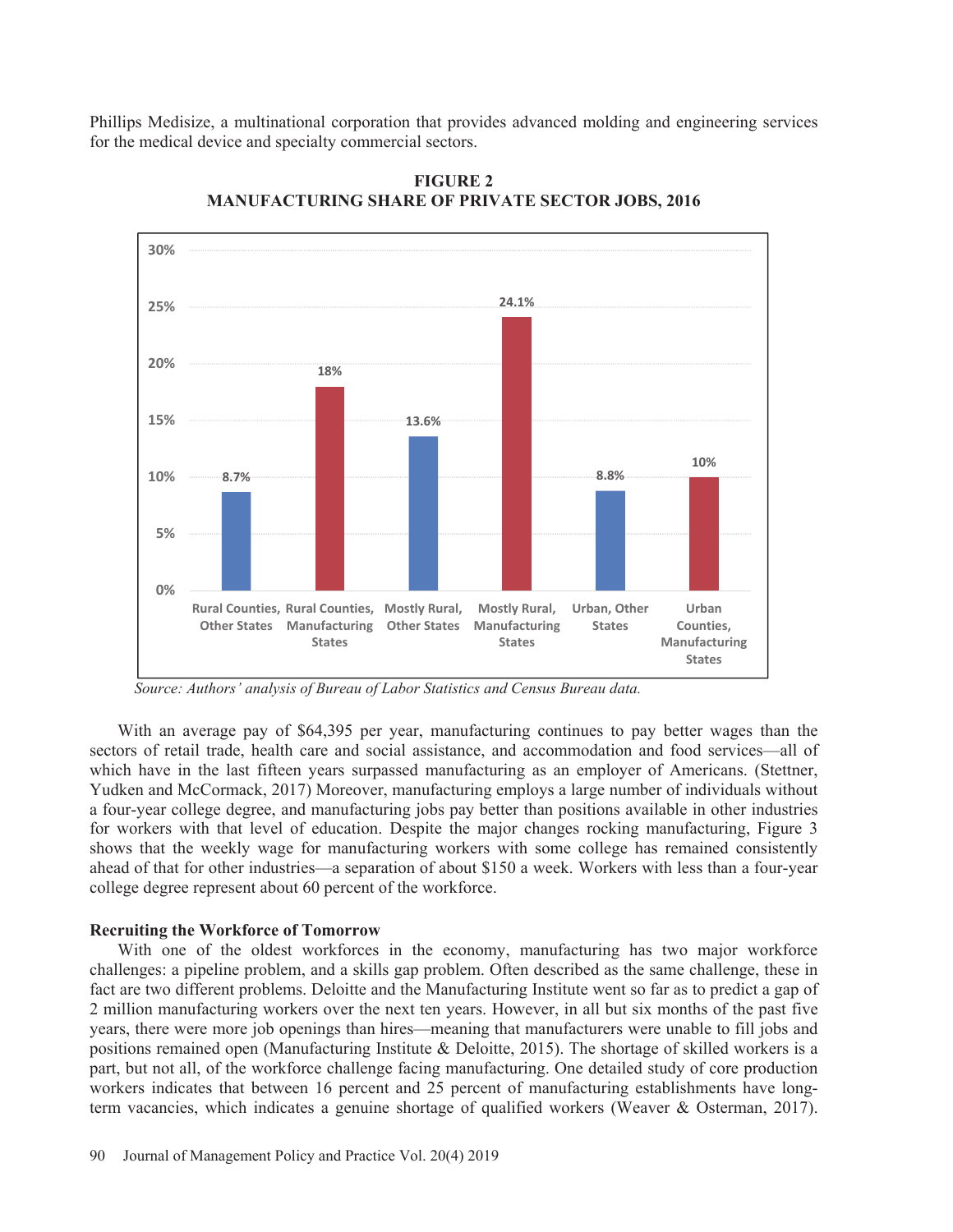While the existence of the skills gap in manufacturing is a topic that has divided scholars, there is solid evidence that manufacturing workers are not having as easy a time hiring as they once did. Figure 4 displays that in all but six months of the past seven years, there were more job openings than hires meaning that manufacturers were unable to fill jobs and positions remained open; this is a reverse of the prior period, when there were more hires than openings each month.

# **FIGURE 3 WEEKLY WAGE, MANUFACTURING VERSUS NONMANUFACTURING, FOR WORKERS WITH LESS THAN A FOUR-YEAR COLLEGE EDUCATION, 1990–2016**



*Source: Authors' analysis of data taken from Sarah Flood, Miriam King, Steven Ruggles, and J. Robert Warren. Integrated Public Use Microdata Series, Current Population Survey: Version 4.0. [dataset]. Minneapolis: University of Minnesota, 2015, http://doi.org/10.18128/D030.V4.0.*

Attracting a new generation of workers into manufacturing is complicated by the variability of job quality, and the shrinking pay advantage. A recent analysis found that manufacturing workers still earn 13.0 percent more than similarly situated workers in other sectors, but this wage premium is down twenty-five percent from the 1980s. Of critical concern, there is significant variation in the quality of frontline production operations (Mishel, 2018). Temporary help agencies now employ more production workers than workers from any other industry, and production workers employed by temporary firms earn significantly less on average (\$12.81 per hour) than other production workers (\$17.49) (Mishel, 2018). One out of three production workers had wages so low during the 2009-to-2013 period that they were forced to rely on some form of public assistance (food stamps, health care, tax credits) to make ends meet (Jacobs, et.al., 2016). The sharp decline in unionized workplaces in steel, auto, machinery, and other industrial sectors brought the union coverage rate in manufacturing down to just 9.6 percent in 2010, only slightly better than the national rate of 7.3 percent among all private-sector employers. This had the biggest impact in the Industrial Heartland, where union coverage dropped from 28.4 percent of manufacturing workers to 14.5 percent of workers from 2010 to 2016 (Stettner, et.al., 2017).

Manufacturing companies cannot expect workers to jump into manufacturing careers today if they do not pay more than in other fields that demand less from workers and often require less skill. Some have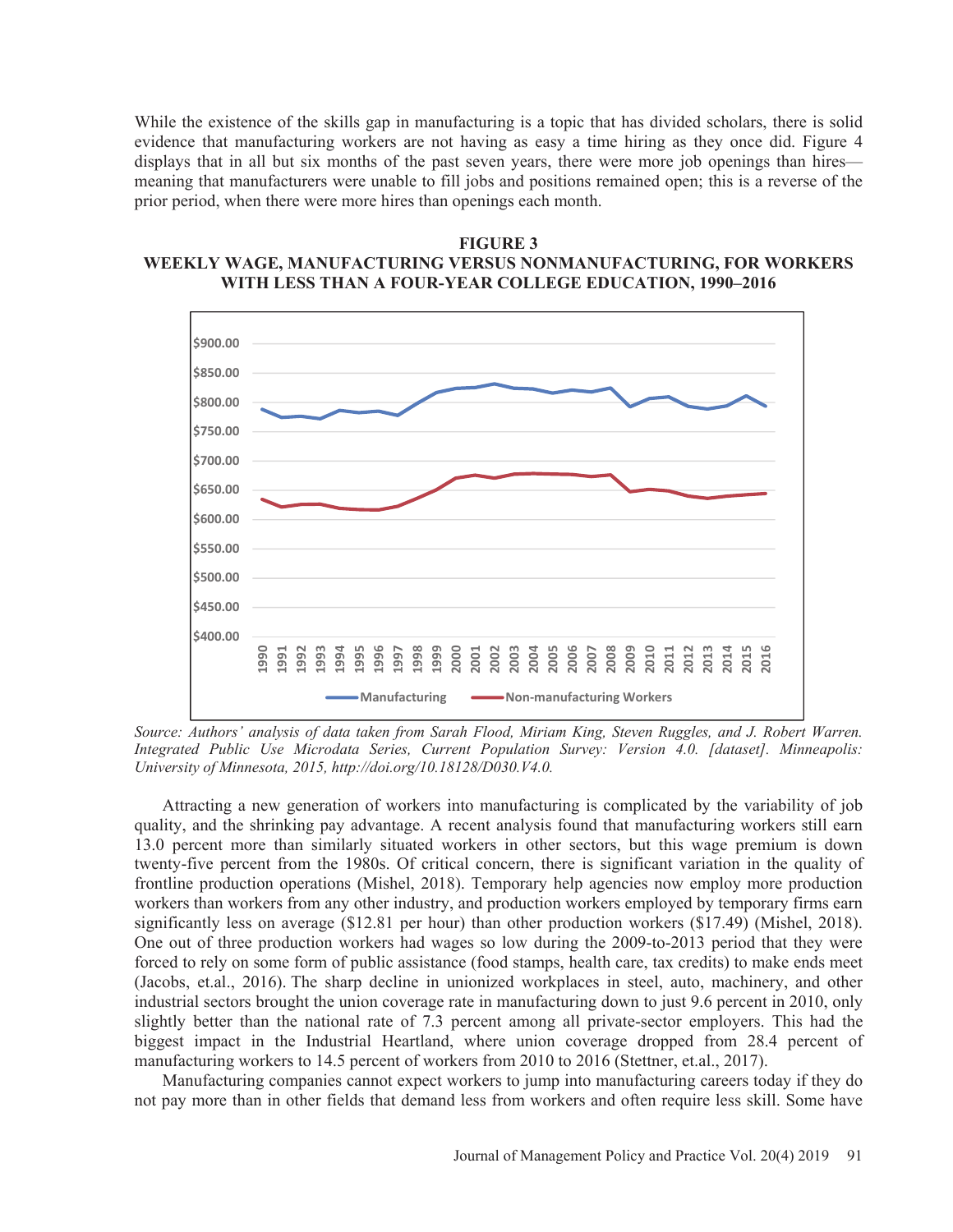argued that better wages would solve manufacturing's workforce problems by increasing labor demand (Carter, 2012). Raising wages alone will not solve skills shortages; however, better wages will make it more likely for workers to make the investment in developing the skills factories need. Manufacturers will need to find ways to pay higher wages in order to make manufacturing jobs attractive to the next generation of workers.



**FIGURE 4 MANUFACTURING JOB OPENINGS AND HIRES, 2000-2019** 

*Source: Bureau of Labor Statistics, Job Opening and Labor Turnover Survey.* 

As the manufacturing sector strives to restock its workforce as baby boomers retire, it will need to develop a diversity that is reflective of the racial and gender diversity of today's economy. Participation by African American and Hispanic people working in manufacturing increased only modestly over the past twenty-five years. For example, African Americans represent 10 percent of manufacturing workers but a 12 percent share of the overall workforce (Stettner, et.al., 2017). Strikingly, women make up 47 percent of the total U.S. workforce but they fill only 29 percent of manufacturing jobs (US DOL, 2017). In recruiting a new generation into manufacturing, the industry will have to reverse negative images of factories of manufacturing as dirty and dangerous, images born out of a generation of deindustrialization, especially in urban inner cities like Milwaukee and Chicago. While 64 percent of Americans think a strong domestic manufacturing sector is important to the nation's economy, only 37 percent think that manufacturing is a good career for their children (AAM, 2016). While there are new efforts, like National Manufacturing Day, robotics competitions, and makers clubs, aimed at changing these perceptions, only 13 percent of manufacturers surveyed frequently recruit at high schools (Sirkin, et.al., 2013).

The data above should inform the kind of manufacturing revitalization policy needed in America. With manufacturing productivity lagging, there's a clear need to prioritize higher levels of innovation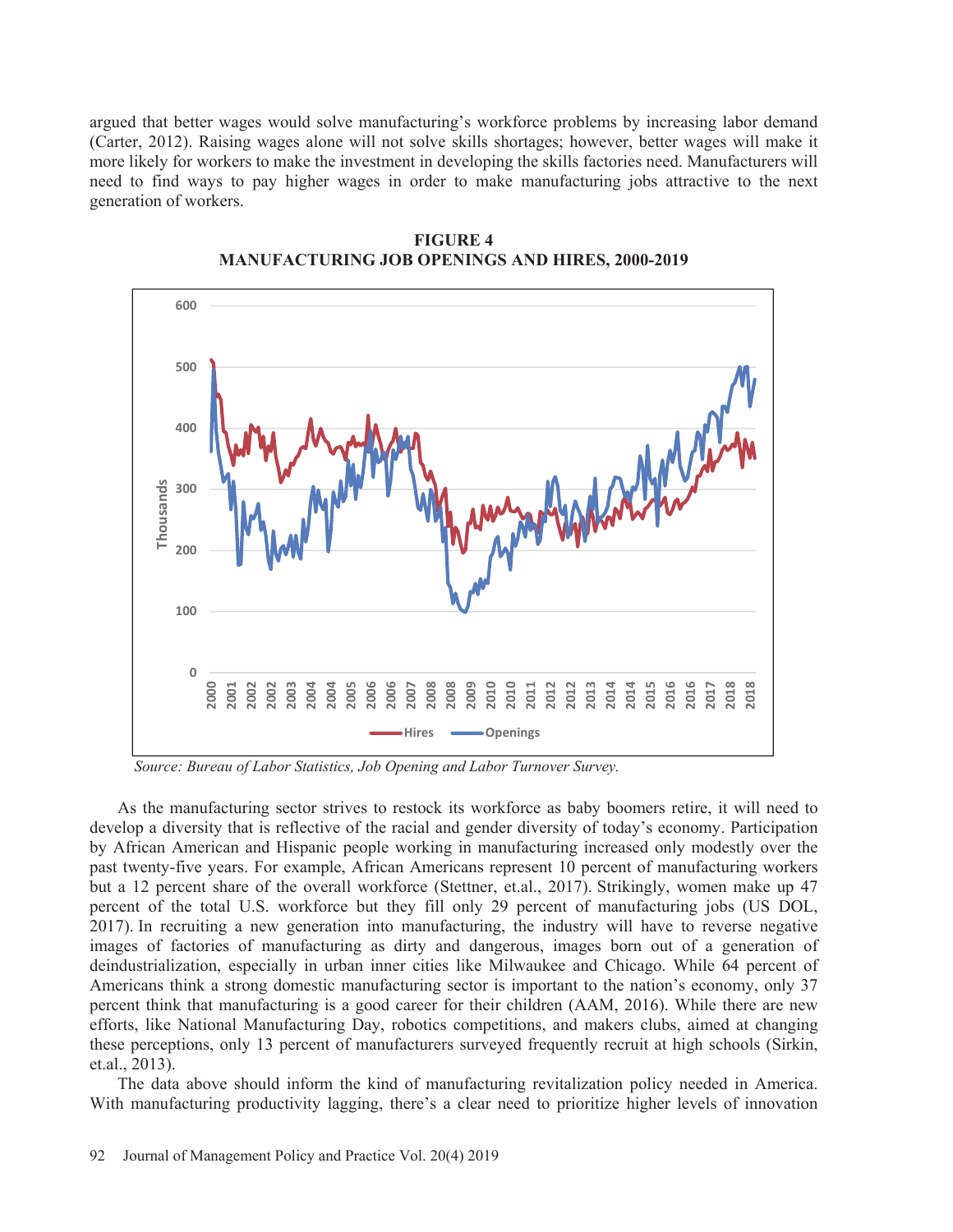within existing manufacturing companies and greater leadership in twenty-first-century products like those related to environmental sustainability. Moreover, the tremendous regional variety in manufacturing calls for policies that gives states and regional governments the tools to address the needs of distinct manufacturing economies. Lastly, policy should train its attention on efforts to recruit a new generation of industrial workers and maintain close attention to job quality issues that may determine the success of such efforts.

# **REGIONAL INDUSTRIAL REVITALIZATION MODEL**

After decades of deindustrialization and disinvestment, many industrial communities in America's Heartland continue to suffer from economic hardship. As long-time Youngstown State University business professor and researcher John Russo observes, "Deteriorating factories, empty parking lots, dilapidated housing, and vacant lots, all bear witness to the continuing material and social costs of economic restructuring" (Russo, 2017). While the urban cores of some cities (e.g., Pittsburgh, Milwaukee) have enjoyed phoenix-like recoveries, surrounding rural, suburban, and inner-city areas remain plagued by employment and population declines, high levels of poverty, poor schools, increasing violence, social dysfunction, and environmental degradation. Despite well-intentioned federal and state efforts, the nation's poorly funded patchwork of economic development, workforce assistance, and safety-net programs have had limited success helping these former industrial communities fully recover from the hardships and disruptions stemming from trade agreements, offshoring, technology change, and government policy shifts, among other causes.

Conventional wisdom has tended to discount a return of manufacturing to our shores as a viable economic recovery strategy for these communities. We argue otherwise. Our work has shown that revitalizing and restoring America's manufacturing sector can be key to their economic revival, rebuilding the American middle-class, and creating opportunities for minorities and low-income families to increase their social and economic mobility. Specifically, we propose a public policy agenda and strategy to achieve the following goals:

- භ *Harness the renewal of American manufacturing to the economic recovery of "left-behind" rural, urban, and suburban communities in America's industrial heartland and around the nation,* which have been hurt by globalization, technology change, government policy shifts, and other economic shocks. In particular, we reaffirm the importance of rebuilding a globally competitive, innovation-based advanced manufacturing sector in the United States.
- භ *Provide a framework and template for state and local governments working with nongovernmental stakeholders to build a high road industrial commons,* which links manufacturing revival to regional economic revitalization, helping distressed rural and urban communities in the nation's industrial heartland make the transition to economic prosperity.

## **A High Road Industrial Commons**

Industrial advocates and policy experts assert that rebuilding the nation's *industrial commons* is necessary to enable a robust revival of American manufacturing driven by innovation and advanced technologies. Harvard Business School professors Gary Pisano and Willy Shih introduced the term to characterize the resources and capacities required to foster innovation and a strong advanced manufacturing base. It refers to research and development and manufacturing infrastructures, including the know-how, process development skills, and engineering capabilities—as well as access to suppliers of advanced materials, tools, production equipment, and components—needed to retain, restore, and grow new industrial capacity in specific sectors and geographical locations (Pisano & Shih, 2009).

However, robust high-tech industrial commons alone will not ensure that gains from reinvigorated industrial growth will benefit America's most economically distressed communities and vulnerable workers. Proponents of an innovation-led manufacturing revival, such as the Information Technology and Innovation Foundation (ITIF), warn that, without appropriate actions, industrial heartland communities hurt by the loss of U.S. manufacturing could still be left out of any new advanced manufacturing boom.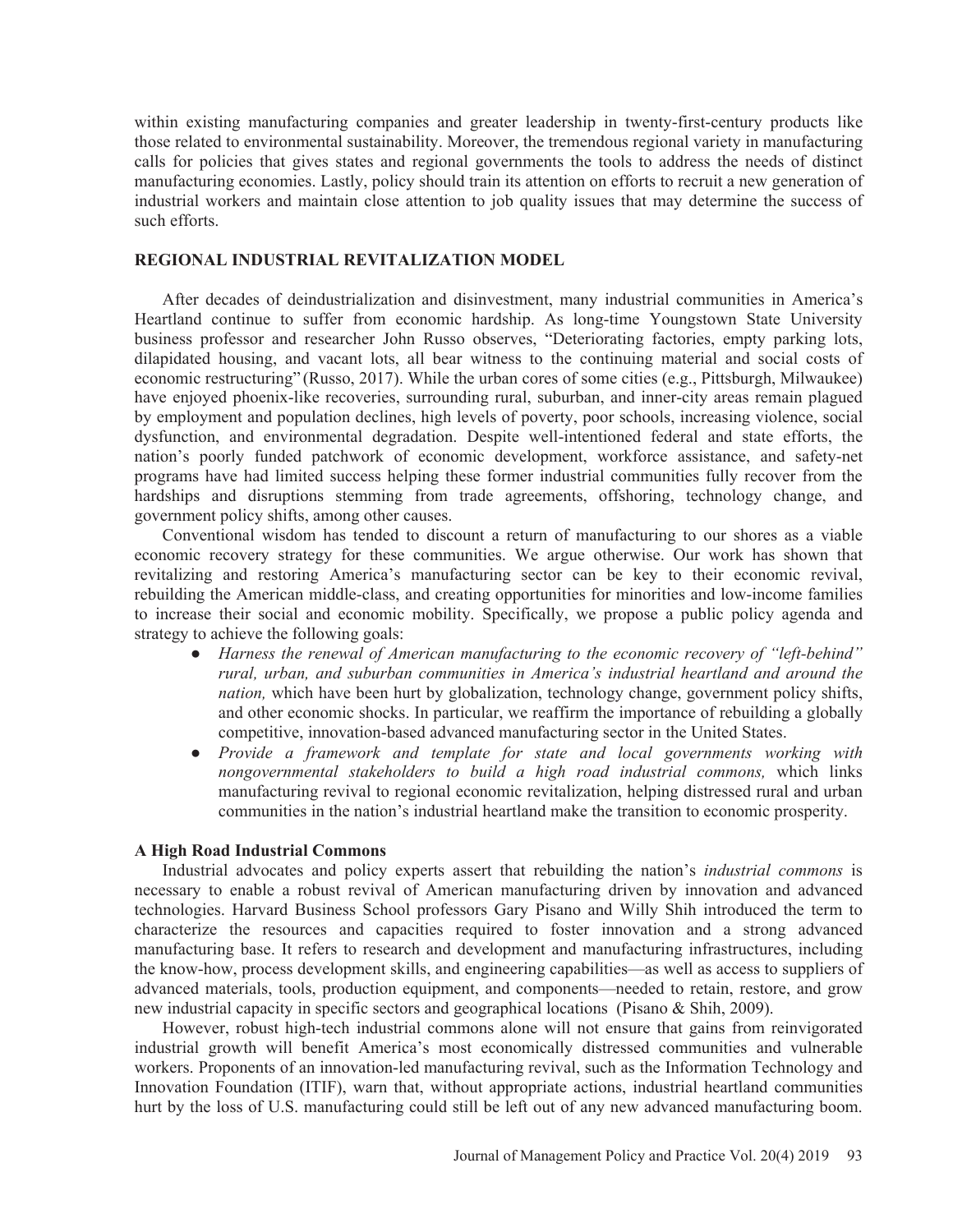ITIF cautions that a "rising tide doesn't automatically lift all regional boats" (Atkinson & Ezell, 2017, p.18), and former White House advisor Jim Pinkerton argues that "we can't live with . . . a country in which whole states are left behind, in the dust" (Atkinson & Ezell, 2017, p.18). Similarly, McKinsey Global Institute analyst Sree Ramaswamy believes addressing dislocation should be a priority for revitalizing American manufacturing. He calls for place-based strategies to invest in manufacturing communities, mitigate trade dislocation, and address the needs of older workers and the problem of declining mobility (Ramaswamy, 2017).

Instead, we call for a *high road commons* which advances activities and features that promote globally competitive, innovation-driven, advanced manufacturing while also promoting the retention, restoration and creation of family-sustaining jobs, especially in economically distressed communities. The activities of a high road industrial commons also make inclusiveness, equity, and social mobility primary criteria and target their benefits to *all* "left-behind" communities and workers regardless of race, gender, or geographic locale.

#### **Strategy for Manufacturing and Regional Economic Recovery**

To meet the challenge of building high road industrial commons, we propose here a proactive strategy that brings together public, private, and civil sector stakeholders to forge a link between manufacturing revitalization and the regional economic recovery. As the model shown below shows, the strategy includes two national drivers, and four regional drivers, which, taken together, foster the retention, restoration, and growth of America's industrial commons.



#### **STRATEGY FOR MANUFACTURING REVIVAL AND REGIONAL ECONOMIC RECOVERY**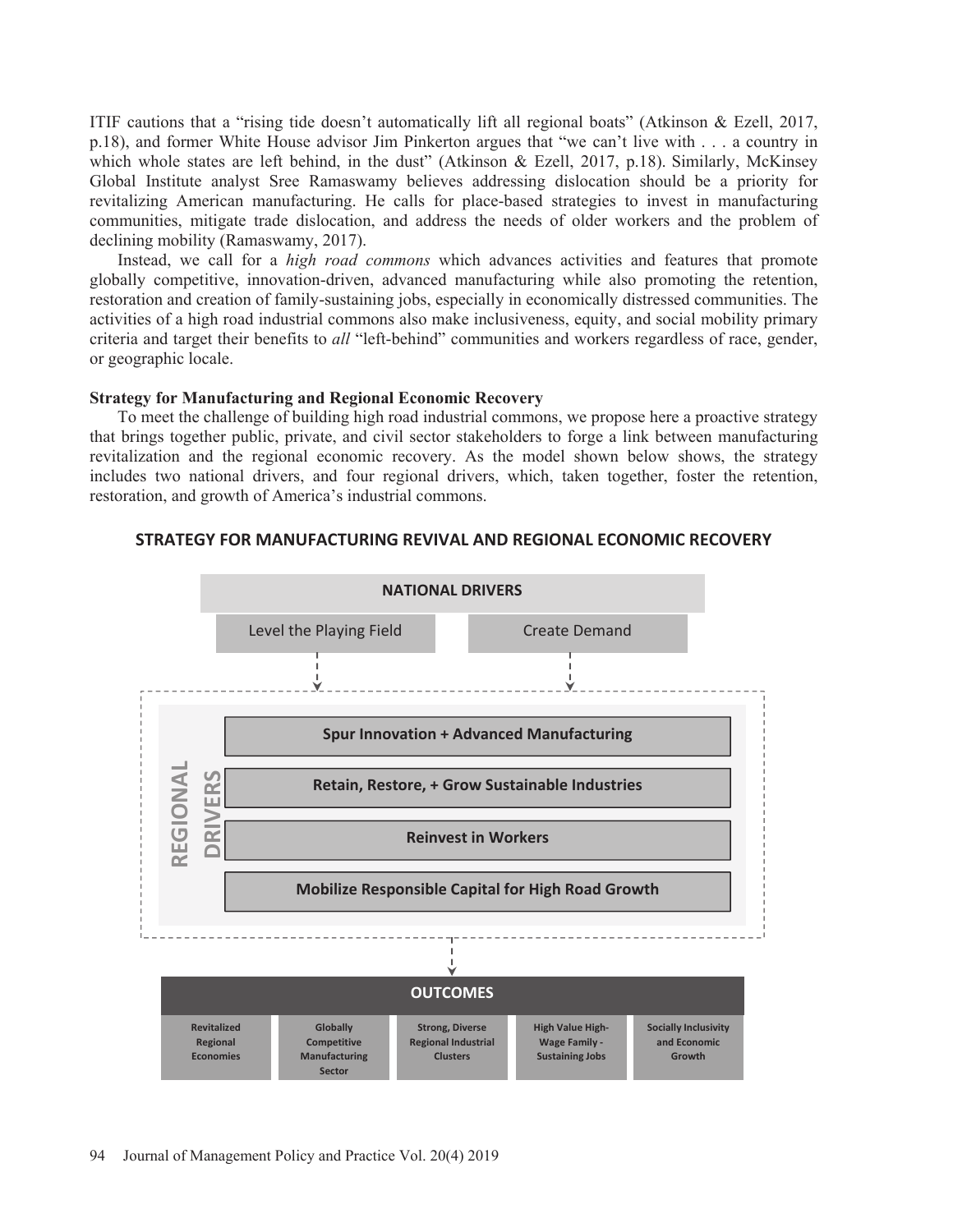At the national level, we recognize the importance of federal policy drivers to enable sustained success of the strategy applied at the regional and local levels. At the same time, there is much that state and local governments can do to support, supplement, and extend the national drivers to benefit their jurisdictions such as state Buy America provisions (Stettner, et.al, 2019). In particular, the federal government should:

- ඵ *Level the playing field for U.S. manufacturers in international and domestic markets.* Key measures of this driver include fair trade agreements, enforceable labor and environmental standards, the enforcement of unfair trade practices, addressing currency overvaluations, and tax and financial reforms to reduce corporate incentives to move production offshore.
- ඵ *Create and expand demand for U.S.-made goods at home and abroad.* This driver would present new market opportunities for U.S. producers, and ensure that U.S. manufacturers in fact benefit from these opportunities. The former includes government investments to address major national needs (for example, infrastructure, clean energy, affordable housing). The latter refers to domestic content requirements in government procurement (for example, Buy America) and encouraging consumer purchasing of U.S.-made goods.

Since there already is an extensive relevant literature on these issues, especially on trade, tax, and currency measures, which have long occupied much of manufacturing policy debate, we do not discuss them here (Block, 2017). Our main focus is on four major drivers of a manufacturing-led economic recovery at the regional, state, and local levels. While these drivers have distinct characteristics and elements, they must be understood as operating together. That is, there are necessary overlaps and synergies across the drivers. The workforce reinvestment and capital strategies drivers are especially cross-cutting—their applications help enable and enhance the impacts of the other drivers (for example, both capital availability and a skilled workforce are critical to advanced manufacturing innovation).

## **Driver 1. Spur Innovation and Advanced Manufacturing**

Any viable national strategy to restore American manufacturing and support the recovery of "leftbehind" industrial communities must start with measures that strengthen the nation's innovation ecosystem. These measures should not only support the growth of America's unequaled basic and applied research system. They need to advance the development of advanced manufacturing technologies, processes, and capabilities, to facilitate the transition of promising early-stage technological inventions into scalable, cost-effective, and high-performing domestic manufacturing enterprises (Deloitte, 2017). We are not just talking about the restoration of traditional manufacturing bases, but the successful growth of new, cutting-edge industrial sectors, often built upon the legacy of earlier industrial competencies.

There are notable examples of manufacturing revivals driving successful regional and local economic recoveries building on past manufacturing legacies. For example, Pittsburgh, Pennsylvania, and Syracuse and Rochester, New York, have been called "phoenix" cities, rising up from the ashes to be leaders in innovation and advanced technology (Christopherson, 2009). A number of communities, such as Akron, Ohio (around polymers) and Albany, New York (around semiconductors) also have transitioned from traditional manufacturing industrial bases, to globally competitive economies built around innovation and "smart" manufacturing (van Agtmael & Bakker, 2016). To achieve similar successes, state and local governments should adopt the following measures:

Similarly, the Heartland communities we visited in our summit tour embrace manufacturing as part of a high-tech future, rather than a nostalgic look to the past. In Cleveland, U.S. Senator Sherrod Brown stated "To call us Rust Belt demeans our work and diminishes who we are. Today's factories in Ohio and around the country are not rusting, they're innovative, they're high tech plants" (Brown, 2018). Brown cited Cleveland's ArcelorMittal steel mill as the first plant in the world where one person-hour of work creates one ton of steel (Acelor Mittal, 2019). Leaders in all three cities called for increased public– private partnerships to bolster advanced manufacturing clusters, like the Advanced Robotics for Manufacturing Institute at Carnegie Mellon University (one of fourteen institutes funded by the new Manufacturing USA program) to firmly position the Industrial Heartland as the manufacturing hub for a new generation of products. If there is one critique of federally funded advanced manufacturing efforts, it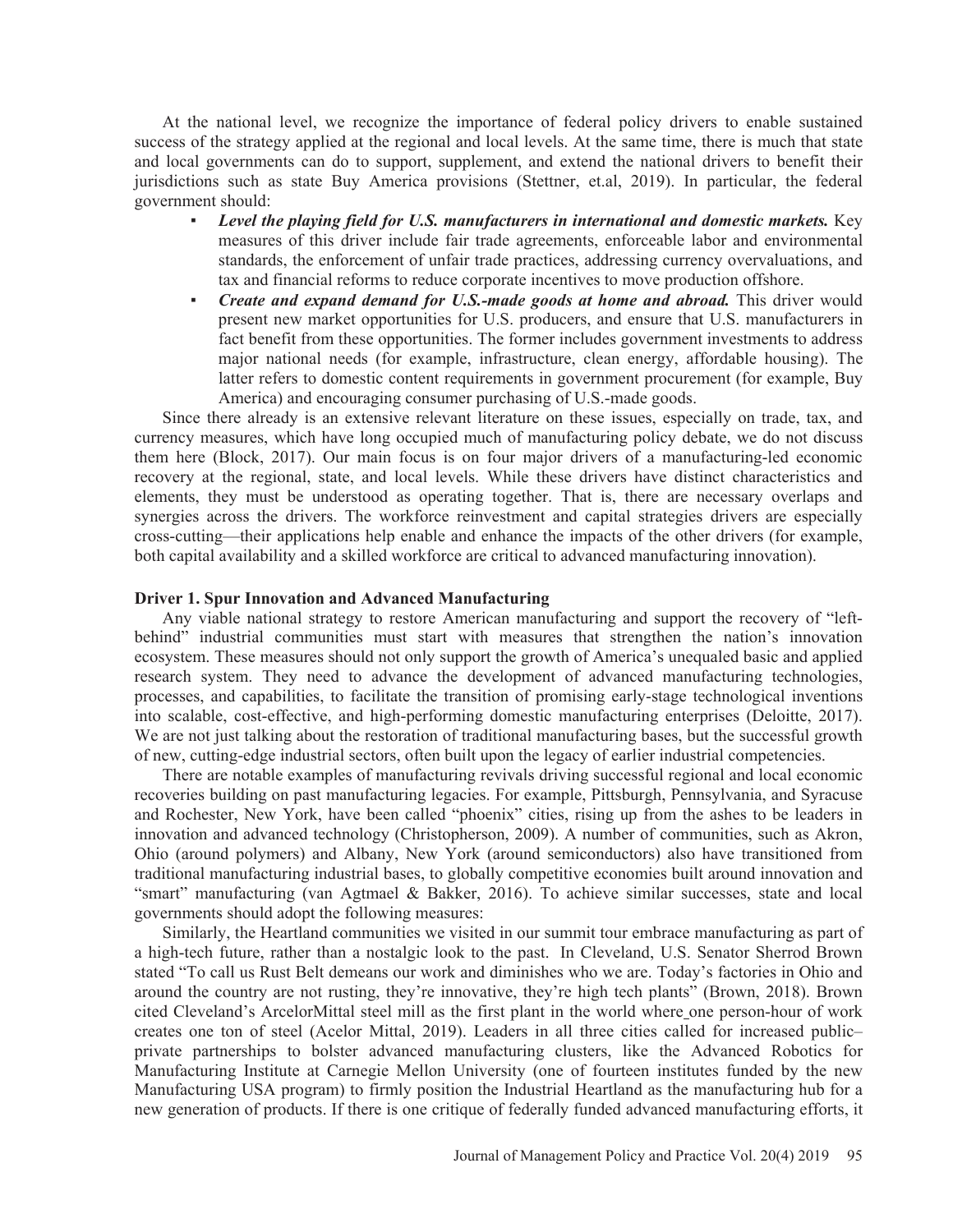is that they are too focused on technology development and not enough on how to create jobs and educate the local workforce on the skills needed for high tech manufacturing. To promote successes similar to those above and address shortcomings in federal and state policies, to foster a strong innovation commons regionally and national, we propose the following measures:

- *Support regional innovation and advanced technology R&D institutions.* Many state and local governments promote innovation and advanced technologies to grow new, competitive industrial sectors and foster regional growth and employment. This includes continuing and expanding their investments in public and private research universities and cooperative R&D centers and partnerships. The latter bring together multiple research activities to help dissolve the barriers between scientific disciplines and between scientific research, engineering applications, and product and process commercialization (NRC, 2013). They also refer to joint R&D efforts (consortia and networks) of multiple firms and other research institutions. States also should also encourage and increase their support for manufacturing incubators, often associated with universities, which provide environments for developing startups and innovation concepts without the short-term pressure for generating revenues in the marketplace (Goldin Peiser & Peiser, 2015).
- x *Support state and local advanced manufacturing R&D investment sources and incentives.*  States should continue and expand support for programs and mechanisms to leverage federal and private sector investments in private and public-sector R&D institutions and initiatives. These include R&D tax credits for private sector investments in innovation, especially for advanced manufacturing technologies (all but twelve states have a form of these credits) (Intrepid Advisors, 2016), and innovation vouchers, which are grants to small- and mediumsized firms to enable them to access outside R&D resources (Connecticut, Iowa, New Mexico, Rhode Island, and Tennessee and other states have had success with them). States also should support investment programs that fund state-based, technology-oriented economic development initiatives, favoring early stage technology development. For example, Ohio's Third Frontier program provides funding to state-based technology-oriented companies, universities, and non-profit research companies, to encourage the growth of new companies, industries, products, and jobs.
- x *Promote regional multi-firm and multi-stakeholder innovation clusters in advanced manufacturing and related sectors.* Innovation clusters are collaborative networks of multiple stakeholders—usually for a specific sector and in geographical proximity—that can include manufacturers, supplier chains, government agencies, universities, research institutes, community colleges, vocational institutions, and other nongovernmental and not-for-profit organizations. States should continue and increase investments in the growth of innovation clusters focused on advanced manufacturing technologies, to foster the competitiveness of local industries, building on existing competencies (such as Toledo, Ohio's photovoltaics cluster built on its legacy of glass manufacturing) (NRC, 2013). States also should continue their matching investments for Manufacturing USA, a federal interagency-funded network of fourteen public–private regional institutes, led by the Commerce Department's National Institute of Standards and Technology (NIST). Modeled on Germany's successful Fraunhofer-Gesellschaft applied research system (Fraunhoffer-Gesellschaft, 2015), the program brings together academia, large and small companies, and government, emphasizing innovation, collaboration, and workforce education and training in advanced manufacturing areas (such as robotics, additive manufacturing, and lightweight metals) (Deloitte,  $2017$ ).<sup>1</sup>
- *Support development of maker and co-working spaces.* The urban "maker" movement of small producers designing, prototyping, and producing newly developed manufacturing goods has revived interest in urban manufacturing. The maker movement, which began with hobbyists, is a new source of product innovation and future manufacturing opportunities (Fallows, 2016a, b, c). "Makerspaces," a location where makers carry-out their work, are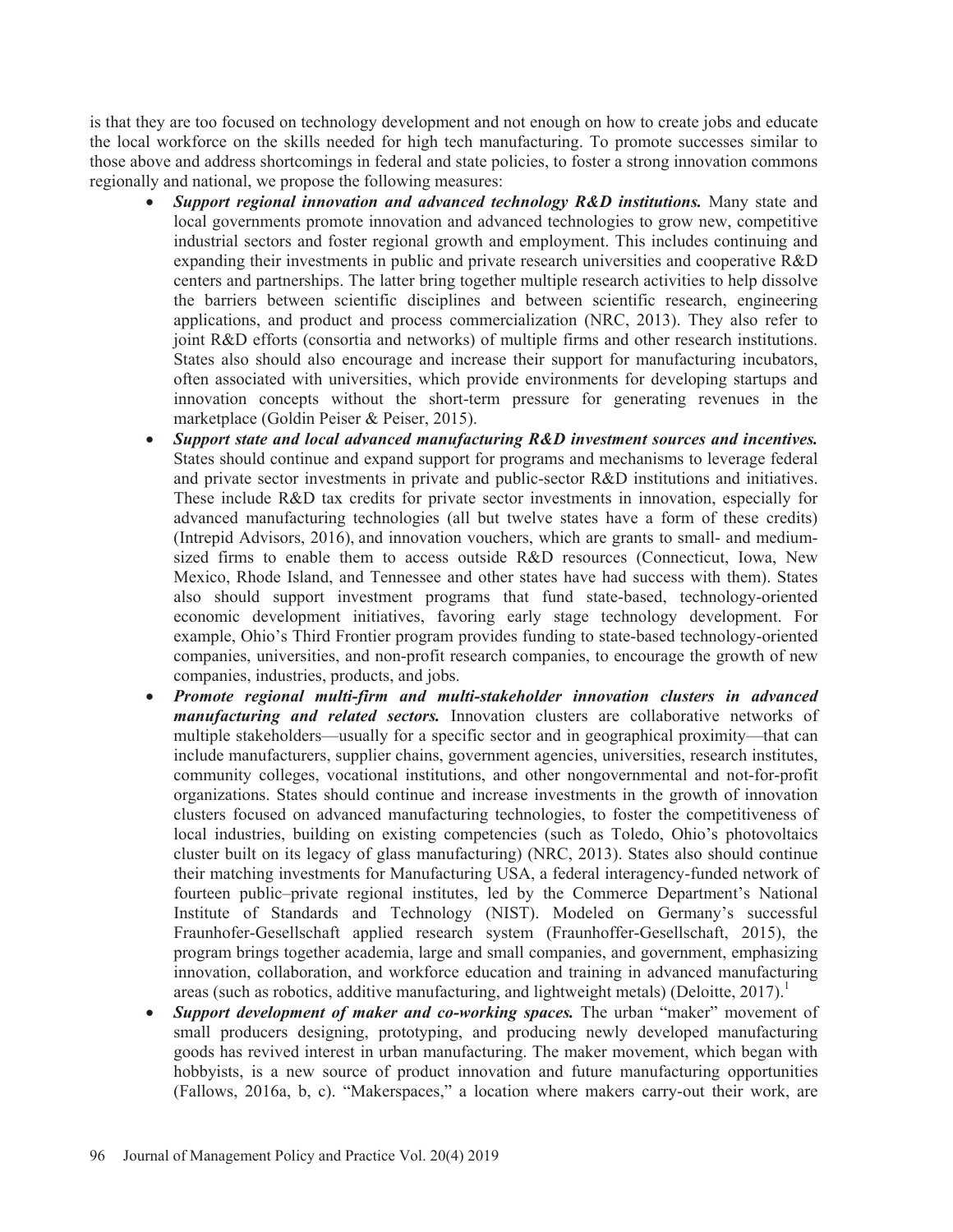twenty-first-century machine shops equipped with 3-D printers, CNC machine tools, water jets, and the like, and support engineering-oriented pursuits such as electronics and robotics, as well as traditional activities such as metalworking and woodworking. In these spaces, startups develop their prototypes and can get assistance from other makers or manufacturing specialists to help them with product design and prototyping. Cities can provide facilities and funding for makerspaces where aspiring makers can invent and produce small batches of goods. They also can create and assist local branding organizations, like Made in NYC, that market locally produced products and provide business assistance to small urban manufacturers not typically reached by traditional manufacturing assistance programs (Made in NYC, 2019), and enact local zoning policies that preserve industrial spaces*.*

## *Supportive Federal Policies*

Federal programs will play a central role in fostering manufacturing innovation and can work closely in partnership with these regional actions. A high priority is to make federal core institutional funding for Manufacturing USA institutes permanent, with prescribed levels of fund matching from private sector partners and/or state governments and a greater priority on connecting these new technologies to workforce and regional economic development strategies. Furthermore, the number of Manufacturing USA institutes should be expanded beyond the current fourteen to the originally planned forty-five institutes, including a greater focus on core manufacturing technologies like materials joining technologies. In addition, the institutes' workforce initiatives should be strengthened, and their workforce education and training components more fully integrated with their advanced manufacturing innovation activities. The embedding of MEP staff within each institute also should be formalized, to facilitate the diffusion of technologies and process developed at the institutes to America's SMM supplier base.

### **Driver 2. Retain, Restore, and Grow Sustainable Industries**

States and municipalities have at their disposal policies, strategies, tools, and resources that reside not only in government programs, but also in their stakeholder communities to support and assist manufacturing revitalization and high-road economic recovery. They can also leverage the resources of multiple federal programs, such as the Department of Commerce's Economic Development Administration (EDA), the Appalachian Regional Commission, and the Department of Labor, to help them restructure and transition their industrial bases in response to economic shocks, such as trade impacts and policy shifts (e.g., defense downsizing, environmental regulations), recessions and natural disasters. All these federal programs rely on close partnerships with local and state entities. Leadership at the local and state level determines the success of efforts to steer economic development. In particular, states and localities should:

• *Promote the establishment of, and strengthen existing, state-supported strategic early warning networks and business retention services.* Many shutdowns can be averted with sufficient early warning, coupled with a well-organized and expedient business turnaround or buyout effort. A program should include early identification of firms at risk of layoffs, the use of feasibility studies to assess the needs and options for at-risk-firms, and the delivery of services, such as investment and financial restructuring, economic development and adjustment, and employment and training, to address the risk factors. Early warning and layoff aversion have a strong record of success in the retention of manufacturing businesses and saving jobs, with substantial public benefits (US DOL, 2012). The nation's most effective state program is Pennsylvania's Strategic Early Warning Network, spearheaded by the Steel Valley Authority (SVA). However, although mandated in the Workforce Innovation and Opportunity Act of 2014 (WIOA), many states at best give lip service to adopting layoff aversion and developing core turnaround capabilities. States should allocate more resources toward intermediating entities (such as SVA) to locate businesses in trouble, assess their retention potential, and provide services that enable companies to retain their workforce and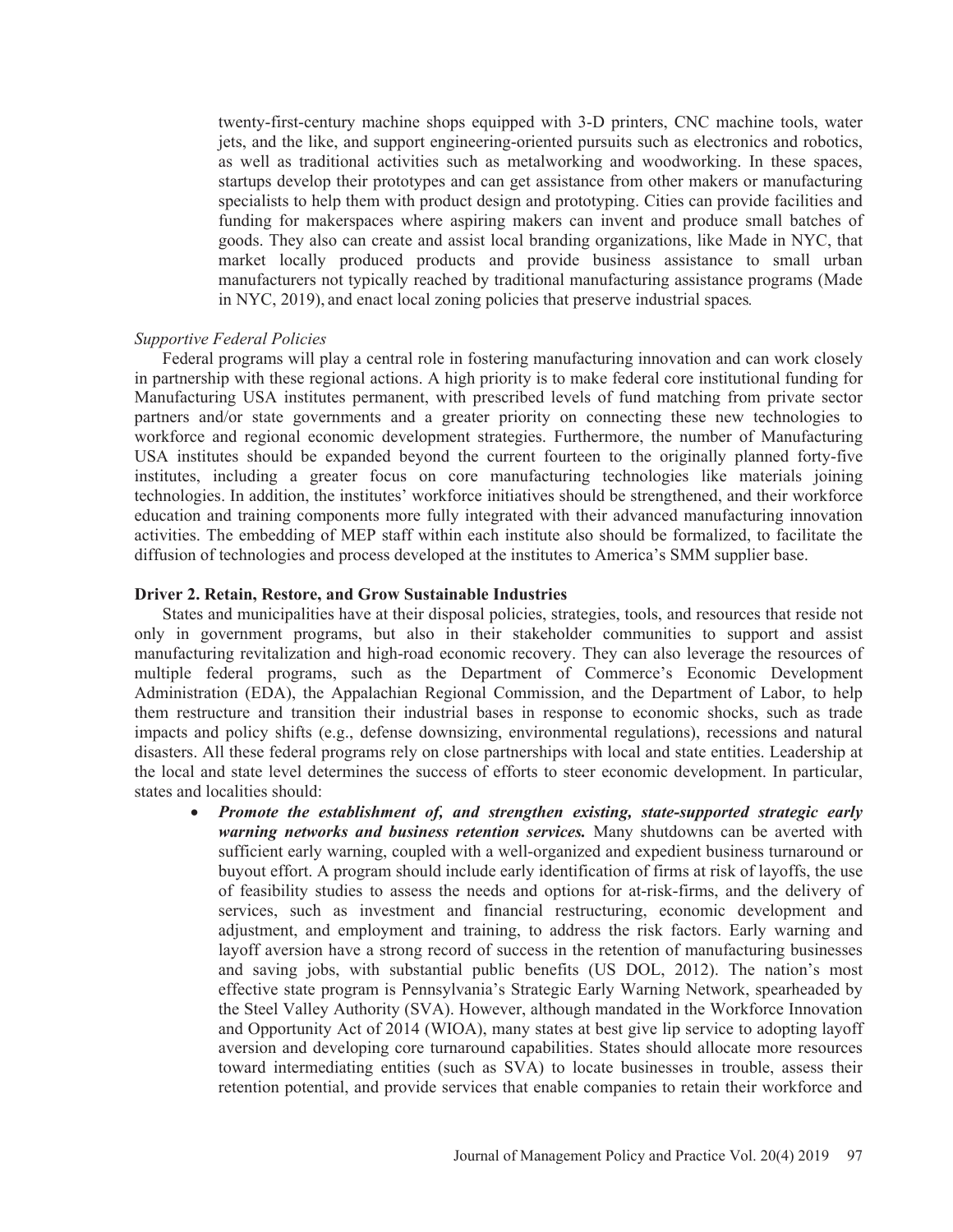turn things around. These must be hard-wired into the regular process followed by a state when they receive a notice of an impending layoff.

- *Support state-level reshoring assistance and initiatives*. Reshoring is the practice of returning overseas manufacturing facilities and assets back to U.S. locations. It also can refer to restoring the domestic sourcing of currently imported supply chain inputs for reshored original equipment manufacturers (OEMs). Reshoring decisions depend on companies having accurate information about the true, often hidden costs of overseas production. States should launch and support multi-faceted reshoring initiatives, such as state reshoring teams encompassing state agency leaders and service providers, state agencies refining and promoting tools that assess the offshore/onshore trade off (such as Reshoring Initiative (RI)'s online Total Cost of Ownership (TCO) calculator), prioritizing reshoring companies for receiving state financial assistance, and developing reshored supply chain capacity.
- Strengthen the competitiveness of small- and medium-sized manufacturers (SMMs) and *U.S.-based supplier chains.* Small- and medium-sized manufacturers (SMMs) comprise 99 percent of manufacturing establishments in the United States, employ over 70 percent of all manufacturing employees, and account for the large majority of new jobs created in manufacturing (US Bureau of Labor Statistics, 2018). SMMs form the backbone of America's supply chains and include all of today's small entrepreneurial manufacturing startups. However, they often lack sufficient financing, personnel, capacity, capital equipment, expertise, and experience to improve their competitiveness, in areas ranging from innovation and productivity improvement, to workforce recruitment and training, to business development and modernization, among other needs. States should continue, strengthen, and expand the active role they play in helping SMMs in multiple areas, which often entails working with federal partners (MEPs, Manufacturing USA institutes, and other programs<sup>2</sup>), universities, manufacturing associations and firms, nongovernmental service providers, and intermediating organizations. They also should join with federal agencies and private sector partners to strengthen and optimize regional-based supply-chains, which emphasizes managing the total supply chain for maximum value (Mahoney & Helper, 2017, p.2; PA DCED, 2013). When supply chains are optimized, suppliers are treated as partners and allowed to contribute design and engineering ideas. It also entails close coordination of manufacturing capacity, production planning, and delivery schedules.
- *Enact and strengthen state and local trade and demand creation measures.* State and local governments can encourage in-state and in-country sourcing of products and services in their procurement. This includes reviewing their current procurement strategy and laws and strengthening their Buy America, Buy [State], and buy local provisions. They also need to invest in critical regional infrastructure and advocate for greatly increased federal investments in rebuilding the nation's infrastructure. Such investments not only increase the demand for domestic and regionally produced products and services, a well-developed infrastructure is a strong selling point for attracting new industry to an area (KRC, 2016). In addition, state and local government leaders can advocate for U.S. fair trade policies, by-passing state resolutions, establishing a state Fair Trade Office to provide SMMs access to U.S. unfair trade protections, and pushing their congressmembers to vote for better trade policies (KRC, 2016). New federal rules allow regional governments investing in mass transit to give optional points to bids that would spur regional manufacturing and local hiring. Jobs to Move America used this tool to turn Chicago's purchase of new subway cars into a major new railcar manufacturing facility, complete with an aggressive plan to ensure that residents in the heavily African American South Side neighborhood can compete for the facility's 200 unionized jobs (Shropshire, 2017).
- x *Strengthen multi-stakeholder, comprehensive regional and local economic assessment and strategic planning tools and capabilities.* Effective revitalization strategies start with a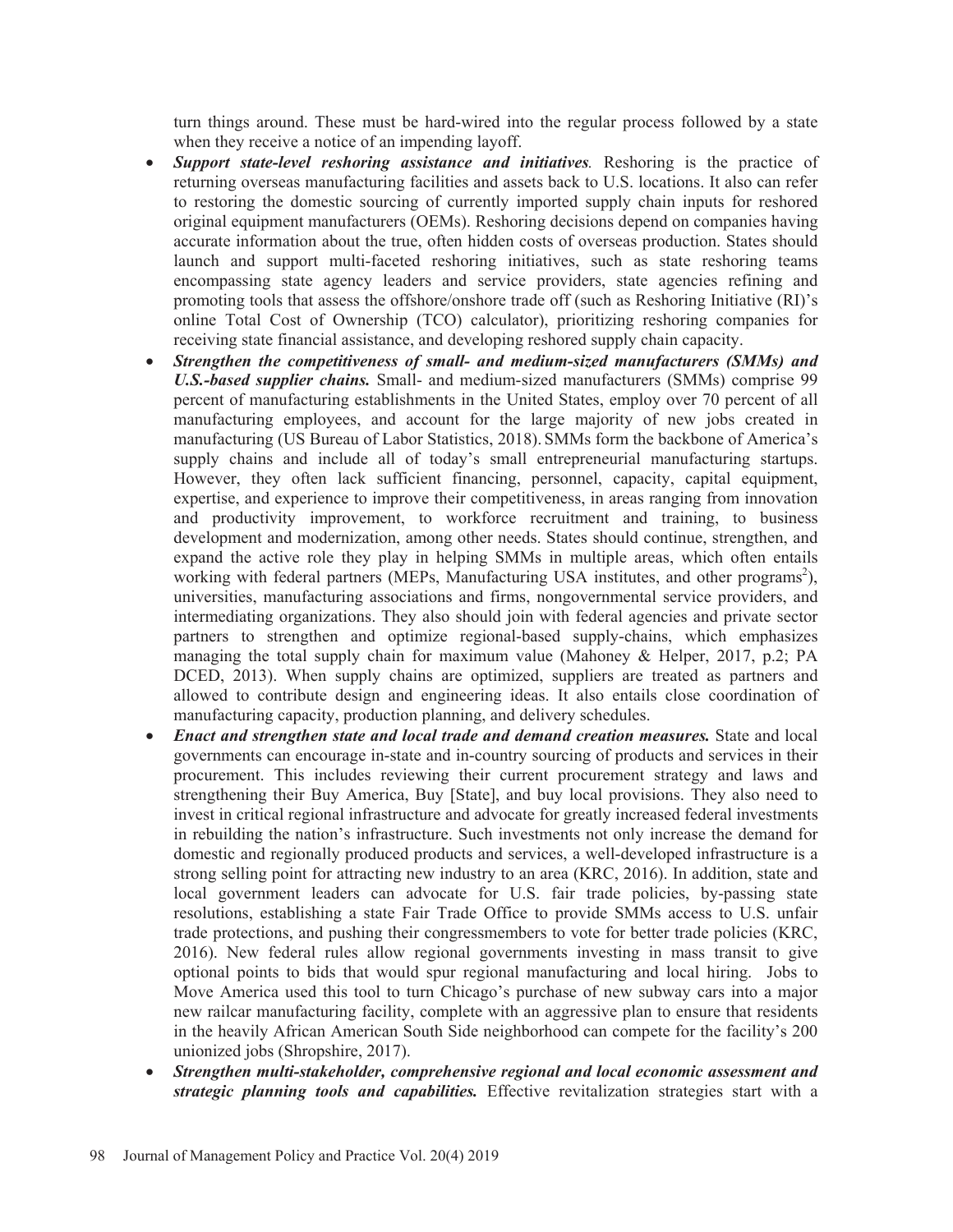regionally based planning process. The EDA's Comprehensive Economic Development Strategy (CEDS) engages local governmental and nongovernmental stakeholders in developing strategic blueprints for regional industrial recovery and economic transition (US EDA, 2015). This process depends on an accurate assessment and analysis of an area's economic and industrial assets, resources, opportunities, weaknesses, and other conditions important for formulating an effective recovery strategy. To complement the high-quality data available from federal statistical agencies, many state and local government agencies (for example, Pennsylvania's Department of Labor and Industry) also collect and make available data useful for evaluating regional and local needs and opportunities. State and local governments should strengthen their data, research, and analytical capacities, and make them more available to aid stakeholder-driven planning processes, which is needed to support regional manufacturing cluster development, early warning/layoff aversion, and reshoring strategies. Moreover, they should mine more obscure sources of data, such as licensing and tax records, to give a fuller picture of which types of establishments are changing and how that is impacting local workers.

## *Supportive Federal Policies*

When it comes to manufacturing economic development and retention, the role of the federal policy is to provide communities with resources and challenge them to adopt best practices. A particular promising model along these lines is the Investing in Manufacturing Communities Partnership, which successfully challenged twenty-four regional areas to develop comprehensive economic development plans and mobilized thirteen federal agencies to support their implementation. The pilot was enacted into law through the FY 2019 Defense Bill and is awaiting an appropriation. Similarly, funding for the Manufacturing Extension Program should return to its historical norm of close to \$200 million annually. Lastly, while a new aspect of the WIOA law requires states to use a portion of rapid response dollars to prevent layoffs in ways similar to the Early Warning Network, the Department of Labor needs to give stronger guidance to states to use these dollars to provide effective business turnaround services to manufacturers at risk of closure.

## **Driver 3. Reinvesting in Workers**

This driver would support the growth of robust, regionally based workforce education, training, and certification to help workers seeking employment to qualify for high-value, family-supporting jobs in manufacturing and emerging industries, while also building a high-skilled workforce to meet the needs of those sectors. America has a workforce "matching" problem. U.S. manufacturers complain about skills gaps, the difficulty finding workers with the skills they need. Yet, many Americans, especially in economically distressed, "left-behind" rural, urban, and suburban communities continue to struggle to find decent, family-supporting jobs. This includes disadvantaged youth; minorities and women; incumbent workers dislocated or threatened by offshoring and technological change, or by policy shifts (defense cuts, environmental regulation); and long-term unemployed workers. This is the real "gap" that needs to be bridged for America to grow a competitive twenty-first-century economy.

A stark example of this gap is Chicago, where there are 15,000 unfilled frontline production jobs and where one in three manufacturing workers are over the age of fifty-five in Chicago (Córdova, et.al., 2018). Meanwhile, one out of three young African-Americans are out of school or out work, especially in south and west side neighborhoods where deindustrialization has sparked a decades long of depopulation and violence (Córdova, et.al., 2018). In Chicago and other cities, the training apparatus in high school and beyond to connect such disadvantaged youth to manufacturing careers has withered away-- the most recent available data from 2013 showed that Chicago Public Schools had only trained 118 young people to industry recognized credentials in manufacturing (Harris, 2014). These challenges have created an opportunity for organizations like Manufacturing Connect, OAI, and the Janes Addams Resource Corporation to develop prototype programs that recruit manufacturing workers from urban communities of color that have written off the sector after decades of deindustrialization. Successful new models like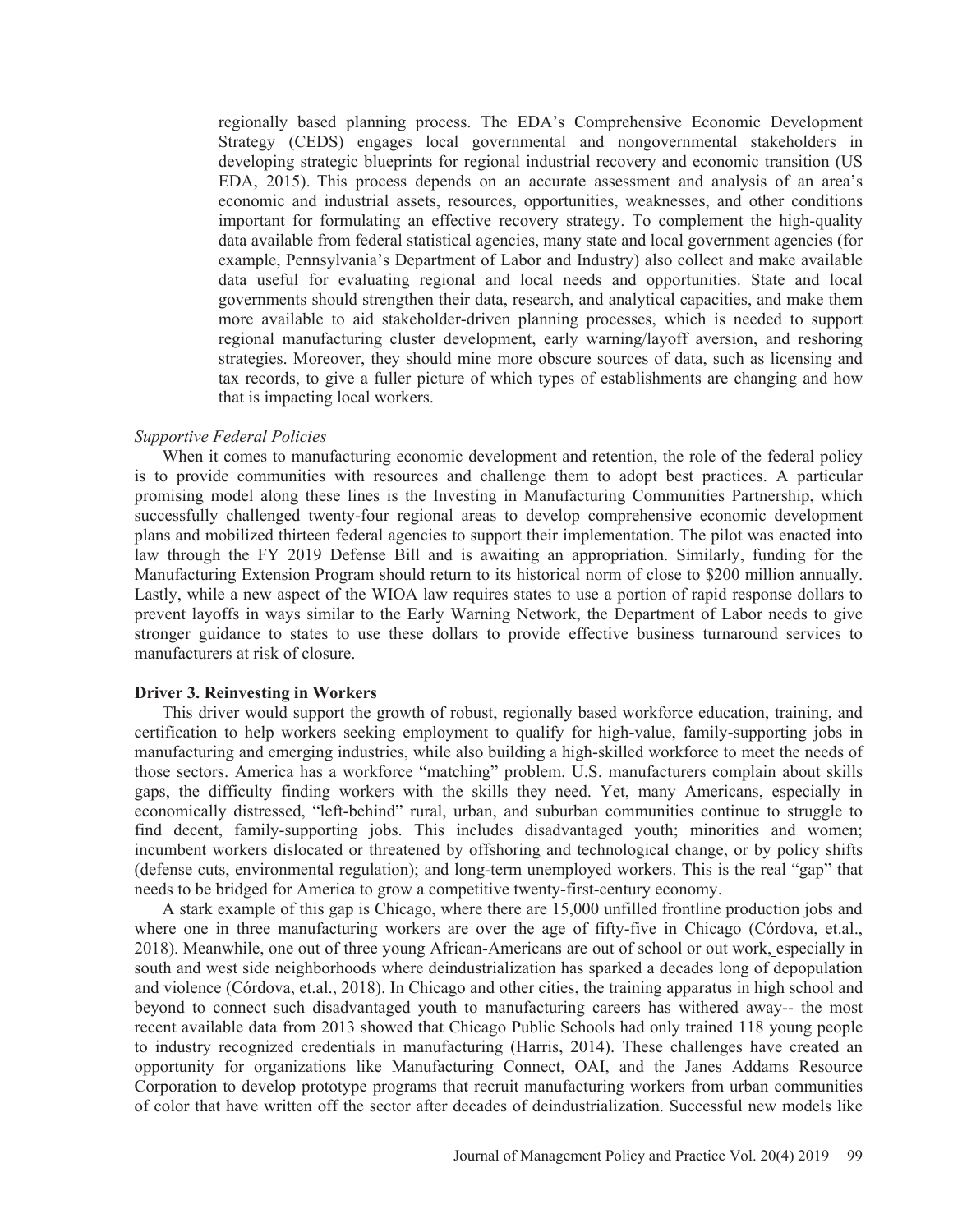these point the way to reform America's fragmented, inadequately resourced, difficult to access, of limited scope, poorly targeted, and unevenly successful workforce system (CFR, 2016; Vijaya, 2010; Muro, 2016; Lake, et.al., 2014). There are multiple strategies to reinvigorate federal, state, local and private sector investments in the nation's workforce system.

- x *States and local communities should support and increase investment for regional multiemployer industry or sector partnerships.* Industry or sector partnerships bring together multiple employers, labor and apprenticeship organizations, training providers, and other stakeholders around specific industries in a region, to address the workforce needs of employers and provide workers pathways to high-value, family-sustaining jobs (NGA, et.al., 2006).<sup>3</sup> Industry partnerships are especially valuable strategies for SMMs, which because of their size and limited resources find it difficult to implement effective workforce training programs (NSC, 2017). The drafters of WIOA made sector partnerships a required activity for states and local workforce boards (NSC, 2017), and many states have adopted sectorbased approaches to bridge the gaps between education and training programs and the skill needs of their main industries. WIOA, however, does not provide any dedicated resources to support these critical partnerships with industry and overall funding for WIOA has declined by 43 percent since 2001 (NSC, 2017). States and local governments should increase public resources and incentivize private resources for sector initiatives. This includes increasing collaboration among state agencies to produce and use timely, accurate labor market information, provide up-to-date analysis of industry sectors, and support strategic planning that meets worker and employer needs. They also should provide expertise to support, sustain, and expand sector initiatives (NGA, et.al., 2006), support standardized training and certification programs at the local, regional (or even national) level, to build credibility for certifications and portability (Duesterberg, 2016), and establish tax credits to support multiemployer industry partnerships.
- x *States should work with industry and educational institutions to support and replicate best practice apprenticeship training programs.* Apprenticeships combine paid-on-the-job training and related classroom instruction to obtain workplace-relevant knowledge and skills leading to an industry recognized credential. Apprenticeship programs improve the competitiveness of an area's industries and provide American workers the skills and knowledge they need to obtain good-paying jobs (Duesterberg, 2016; Case Western Reserve University  $\&$  DOC, 2016).<sup>4</sup> Spurred by growing federal investments in apprenticeships, an increasing number of states have expanded their own programs (White House,  $2017$ ).<sup>5</sup> For example, in 2016, Pennsylvania established a new Office of Apprenticeship and Training, and increased apprentices statewide by nearly 10 percent (Pennsylvania's Governor's Office, 2017). European-style apprenticeship programs, closely involving manufacturers, unions and trade associations, are thriving in the Carolinas, Wisconsin, Georgia, Florida, Tennessee, and Michigan (Duesterberg, 2016). The Wisconsin-based Industrial Manufacturing Technician registered apprenticeship program fulfills the increased need of multiple employers for skilled manufacturing technicians (Berth, et.al., 2017).<sup>6</sup> States should act to continue the momentum on apprenticeships by providing small grants and tax-credits to companies hosting apprenticeships, combined with aggressive marketing. They also should increase the involvement of community and technical colleges and establish pre-apprenticeship and pipeline programs with community-based organizations to ensure diverse access to apprenticeships.
- x *States and localities should work with industry and educational institutions to strengthen career and technical education (CTE) systems*. For many years, students have been taught that a four-year college degree is the best pathway to career success. As a result, vocational high schools have all but died out in the United States, fueling the skills shortage that manufacturers complain about today (Wyman, 2015). High school vocational education, however, has been making a comeback. Federal and state policies have promoted increased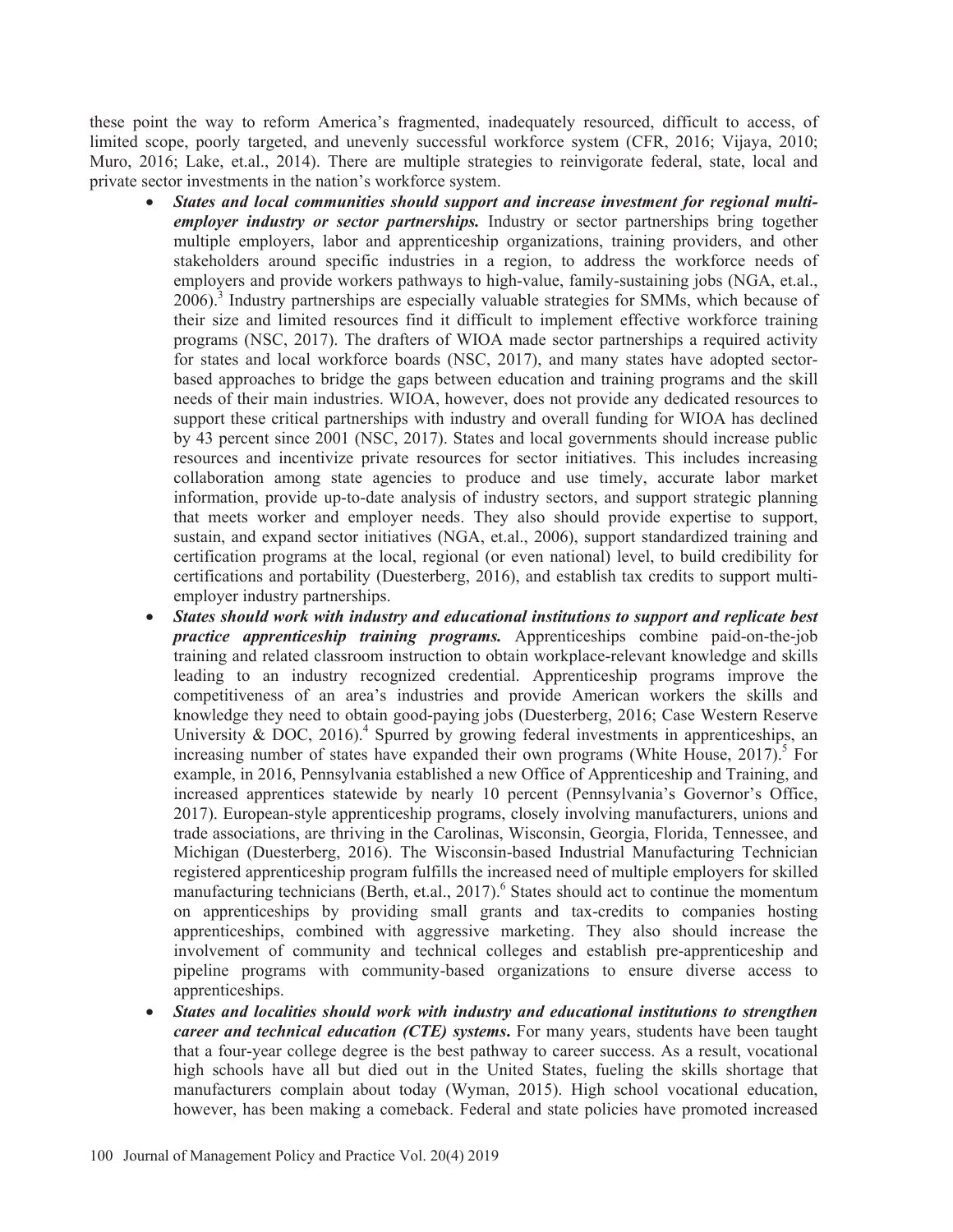investment in vocational high school programs—also known as Career and Technical Education (CTE)—to train students in occupational-specific technical skills needed to fill jobs in manufacturing, and other sectors. State and local agencies should promote industrylabor-academic partnerships with schools and community colleges to establish and expand CTE programs in their communities, leveraging existing both public sector (for example, WIOA, or the U.S. Department of Education) and private sector funding. They also should fund youth apprenticeship programs, allowing students to complete pre-apprenticeship coursework in CTE programs and to work on-the-job as apprentices during the school year while completing required instruction for apprenticeship at their high schools. Other measures include CTE programs adopting regional and nationally recognized skills standards and certificates and supporting branding programs that promote a positive perception of manufacturing to the public.

- x *Require and strengthen incentives for training and education initiatives to target vulnerable, dislocated and transitioning workers, especially in economically distressed areas.* CTE strategies can promote social equity and inclusion, if provided the necessary resources, equipment, and skilled instructors, and are not places where disadvantaged students are tracked to inferior quality education. Although these measures move in the right direction—trying to bring along the "left behind" workers, creating opportunities to qualify for and obtain family-supporting jobs—federal and state programs must take stronger steps when providing grants or resources to promote economic inclusion. First, they should require businesses to diversify the pipeline of skilled, well-paid workers in work-based learning and other workforce initiatives and target public resources to businesses that want to provide family-supporting jobs. They also should provide lower-skilled or inexperienced hires preemployment training and other services to reach proficiency before starting at a worksite and promote supports during the first few months of employment while they learn new skills (NSC, 2017). They also should establish work-based learning funds to support out-of-school youth (and adults with limited work experience), as they transition to employer-sponsored apprenticeships or other work-based learning; provide pre-employment training grants for pre-apprenticeship services to community-based organizations, labor-management partnerships or industry-based intermediaries to support (NSC, 2017); and provide subsidies to employers for training disadvantaged workers facing barriers to employment.
- x *Strengthen and improve state (and federal) measures to support a comprehensive, wellresourced safety-net and system of social protections for dislocated workers.* Safety net and social protections include income maintenance, retirement security, health care security, and other forms of support for workers who have experienced economic dislocation. State and federal workforce assistance programs must expand their investments to improve, expand, and make more whole social protections for workers in transition—displaced workers, longterm unemployed, individuals unable to work (due to disability, children) and retirees—and reduce the barriers to obtaining needed benefits. There must be sufficient income and benefit replacement to allow workers to maintain their standard of living, covering their living expenses and programs fees over a designated transition period, so they can complete their training program and move on to better opportunities. There also should be extended and improved Unemployment Insurance benefits to workers in training and improve approved training rules (Stettner, et.al., 2004), and older workers should be guaranteed an adequate bridge to retirement.

## *Supportive Federal Policies*

States are particularly dependent on federal funds for workforce development initiatives, but federal programs have been too limited. A good example is Trade Adjustment Assistance (TAA) program which should be expanded by moving from the current standard of factory-by-factory certification to industryand occupation-wide certification and expanded to cover involuntary job losses to automation and climate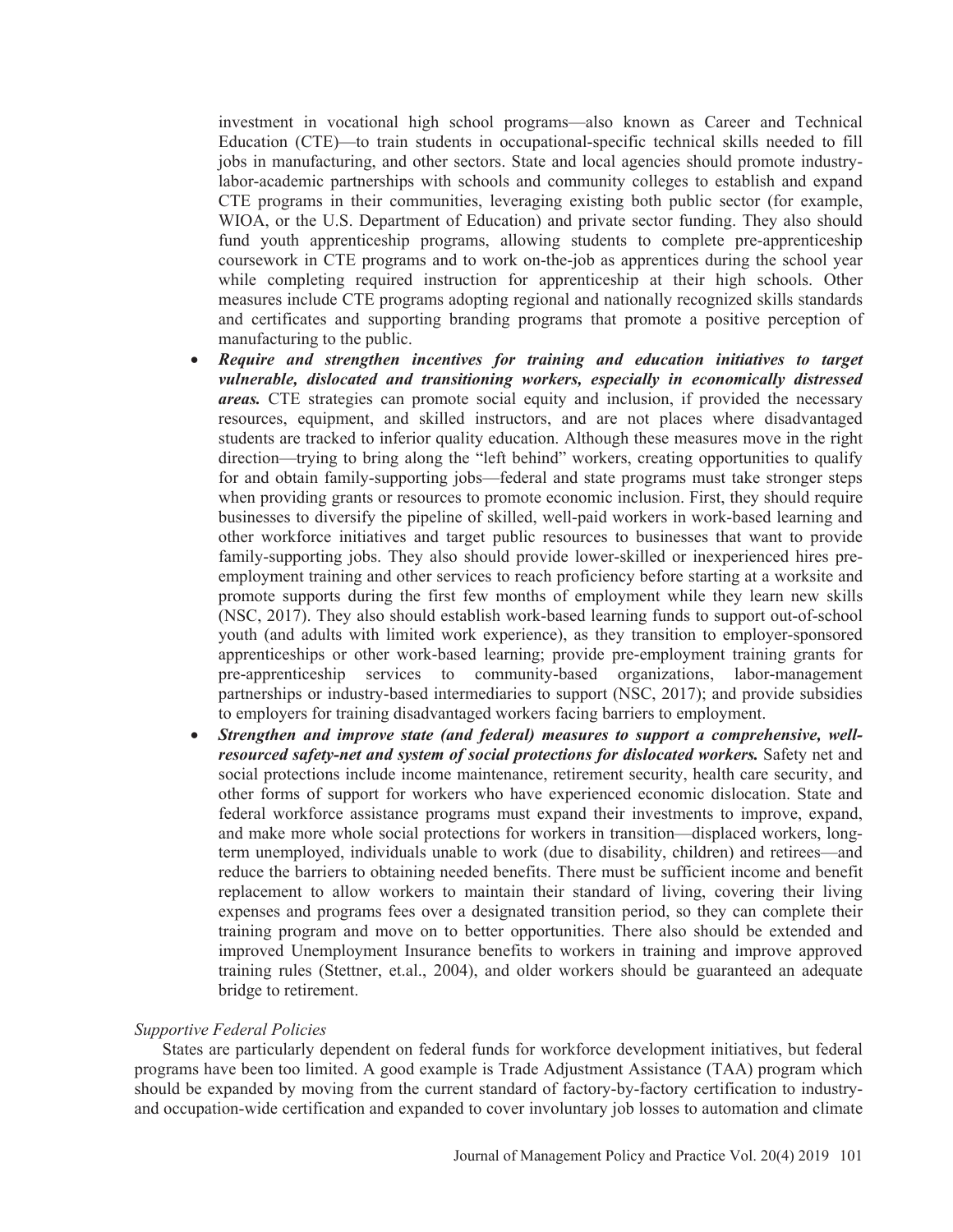policy. Moreover, to meet the priority of recruiting more diverse communities into manufacturing, key policy proposals like the Gateways to Careers Act and the Partners Act, that provide community organizations the resources to provide career counseling, case management, mentoring, and wraparound services like child care and transportation to workforce trainees should be enacted. And, with newfound attention to apprenticeship in Washington, resources should be dedicated to double manufacturing apprenticeships in five years (from 17,000 to 35,000 enrolled) and build the infrastructure for sectorbased education and training.

#### **Driver 4: Mobilize Responsible Capital for High Road Growth**

This driver would support the development and availability of well-resourced and accessible capital strategies and financing options to assist manufacturing revival and high-road recoveries in struggling industries and communities. Achieving the goals of manufacturing revival and economic recovery associated with the other regional drivers requires ready access to financial resources.

The lack of capital dedicated to manufacturing was of particular concern to Heartland stakeholders interviewed during this project. Most of U.S. venture capital is invested in software companies (57.4%) when it comes to hard technologies that require manufacturing, the pattern is now "invent here and manufacture there." This investment trend has a major geographic impact: industrial states represent 32 percent of all U.S. employment but only 9.3 percent of all venture capital investment (Stettner, 2018).The lack of investment capital is a real everyday problem for manufacturers like QuickLoadz, a Cleveland summit attendee from Ohio's section of Appalachia, who'd like to scale up their business manufacturing their patented winch-free container trailers in Ohio, but may have to sell their technology to a larger manufacturer elsewhere.

A number of federal programs are designed to encourage and incentivize private sector investments in innovation, business, and economic and community development, while addressing public goals.<sup>7</sup> State and local governments also can do a great deal to mobilize public and private capital and leverage federal resources for economically, socially, and environmentally responsible investments to revitalize economic distressed manufacturing communities in the nation's industrial regions. Measures that states should pursue to mobilize and expand private and public sector-supported, economically targeted, responsible investments include the following:

- x *State governments should expand capital for startups and the working capital needs of firms that grow manufacturing, launch public banks and "Make It in (Your State)" bonds.* After years of budget cuts, most states need more capital to take hardware startups from a concept to commercial production. Various options for states have been proposed, including making it easier for crowd-source funding. Additional priority and resources should be given to firms that are responsibly retaining or restoring jobs. There is already a movement to advance public banks, and progressive bond initiatives could include "green bonds" and minibonds (small enough so average citizens can participate) that allow civic-minded investors to simultaneously save and boost the state economy.
- State and city pension funds, and other institutions, should adopt the United Nations *Principles of Responsible Investments (PRI) and enact investment policies measures to comply with DOL 2015-1 guidance on economically targeted investments.* Economically targeted pensions funds should invest in promoting in-state manufacturing and community development and ensuring sustainable investment in cities and communities. The global momentum of environmental, social, and governance (ESG) investing is borne out by performance meta-studies, which show that investors that invest responsibly and practice good corporate governance tend to enjoy financial outperformance (Croft & Malhotra, 2016). Other reports have amalgamated performance studies on firms with good human resource practices, and found similar results (Beeferman & Bernstein, 2015). States or groups of states should explore financial incentives for residents to save, or pool venture funds. They should support investments for in-state manufacturing and community development and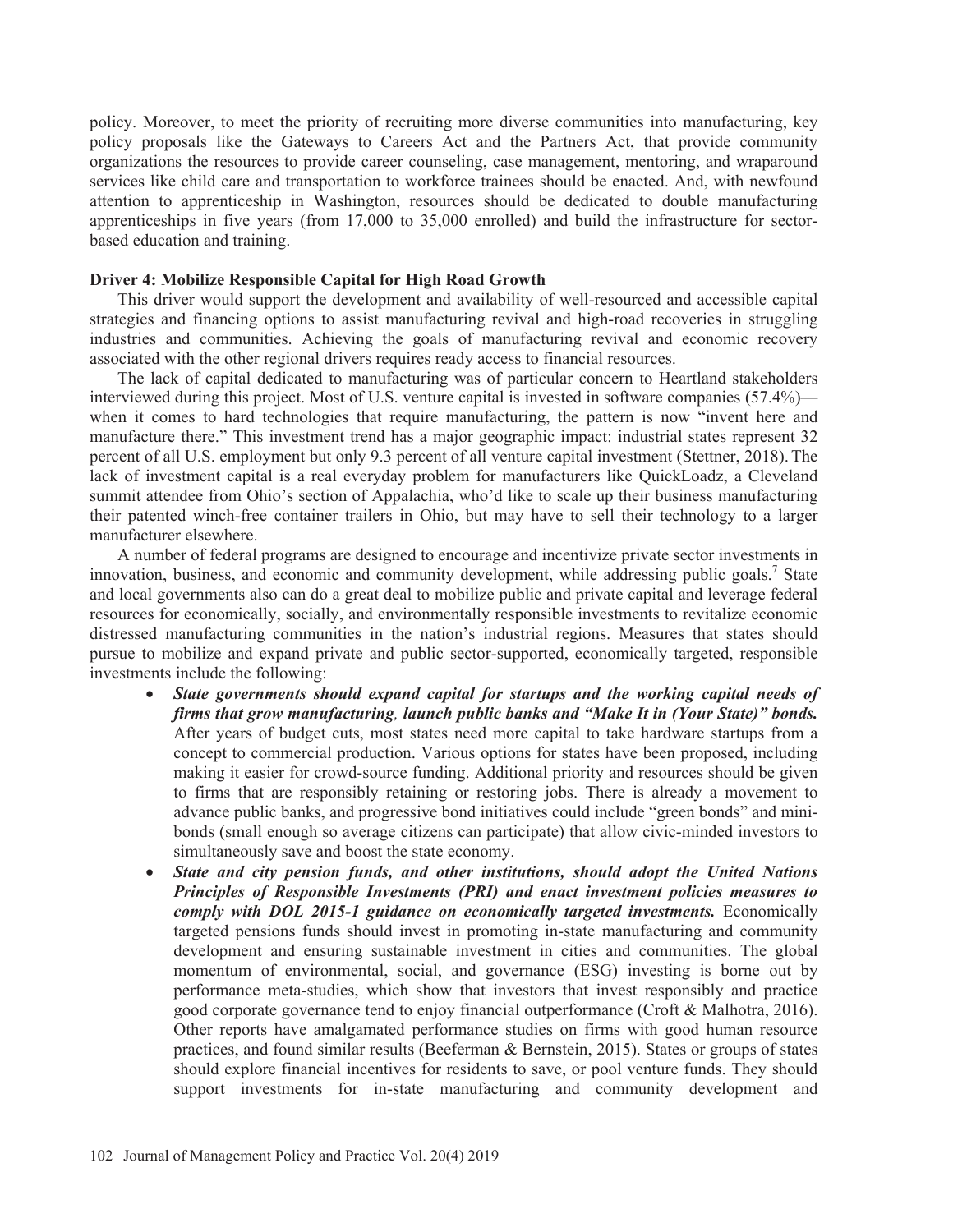sustainability in cities and communities, and explore financial incentives for state residents to save, or pool venture funds.

• *Provide financial incentives for participative, high-road businesses.* States should support firms that pay living wages and benefits, employee-owned and profit-sharing firms, and minority-owned firms and firms that source local materials and products. On the other hand, they should withdraw support for freeloader firms that pay low, unlivable wages and no benefits, thus requiring workers to apply for welfare to supplement wage. States also should support business succession programs to successfully transition the ownership to retiring owners to stakeholders or minority entrepreneurs.

## *Supportive Federal Policies*

The federal government does little to specifically target the capital needs of manufacturers. A bold idea would be for a federal industrial bank can provide low-cost loans and loan guarantees to manufacturers. Like proposals for an infrastructure bank and the recent successful experiment with Build America Bonds, industrial bank funds would require that private lenders provide part of the funding for any supported project. Congress could fund the bank with revenue from tariffs targeting dumping, threats to national security, and unfair competition. Perhaps more immediately, the federal government could promote action by the private sector (and supported by pension funds) to promote the responsible investment movement by establishing an investment clearinghouse for sustainable, responsible, impact investing to work with various stakeholders to encourage investment management firms to develop new, innovative investment products to fill capital gaps. Another targeted strategy would be for the U.S. Small Business Administration should create a revolving loan fund that particularly targets small manufacturers, enabling them to upgrade their production equipment, cybersecurity, and networks, and install smart manufacturing technologies.

# **CONCLUSION**

The resurgence of interest in industrial policy has translated into concrete actions in Washington, including new legislation by Congressional leaders and actions by the Trump Administration, especially through the Department of Defense, to address the critical needs outlined in this report and other reviews. However, by no means have federal or state governments committed to the comprehensive approach to industrial policy and economic recovery outlined above, and most policies pay little attention to issues of job quality that could badly exacerbate efforts to replenish the industrial workforce. For its part, the High Wage America initiative is focusing on proposal like a broad Trade, Policy and Technology Adjustment Assistance program that would give manufacturing communities the kind of tools long needed to address the magnitude of economic transitions. Moreover, the advanced manufacturing agenda outlined above can be a critical partner to proposals like the Green New Deal seeking to provide fairness and equity to all workers in an economy that is reducing its dependence on fossil fuels. Interestingly, the 2020 election provides an opening for a progressive discussion of the issue of manufacturing with a vision strongly linked to the needs of communities and working families to develop good paying jobs in the face of continuing economic transition.

#### **ENDNOTES**

- 1. The institutes build around the competencies of major research universities, in partnership with industry and state and local government programs, in large and medium-sized industrial cities, such as Pittsburgh, Detroit, Chicago, Youngstown, Raleigh, Albany, and San Jose, among others.
- 2. For example, the Small Business Innovation Research (SBIR) and Small Business Technology Transfer Research Programs (STTR) provide grants to small-and-medium sized enterprises for early state innovation R&D, the Small Business Administration (SBA) provides financing for small businesses, with some programs targeting SMMs.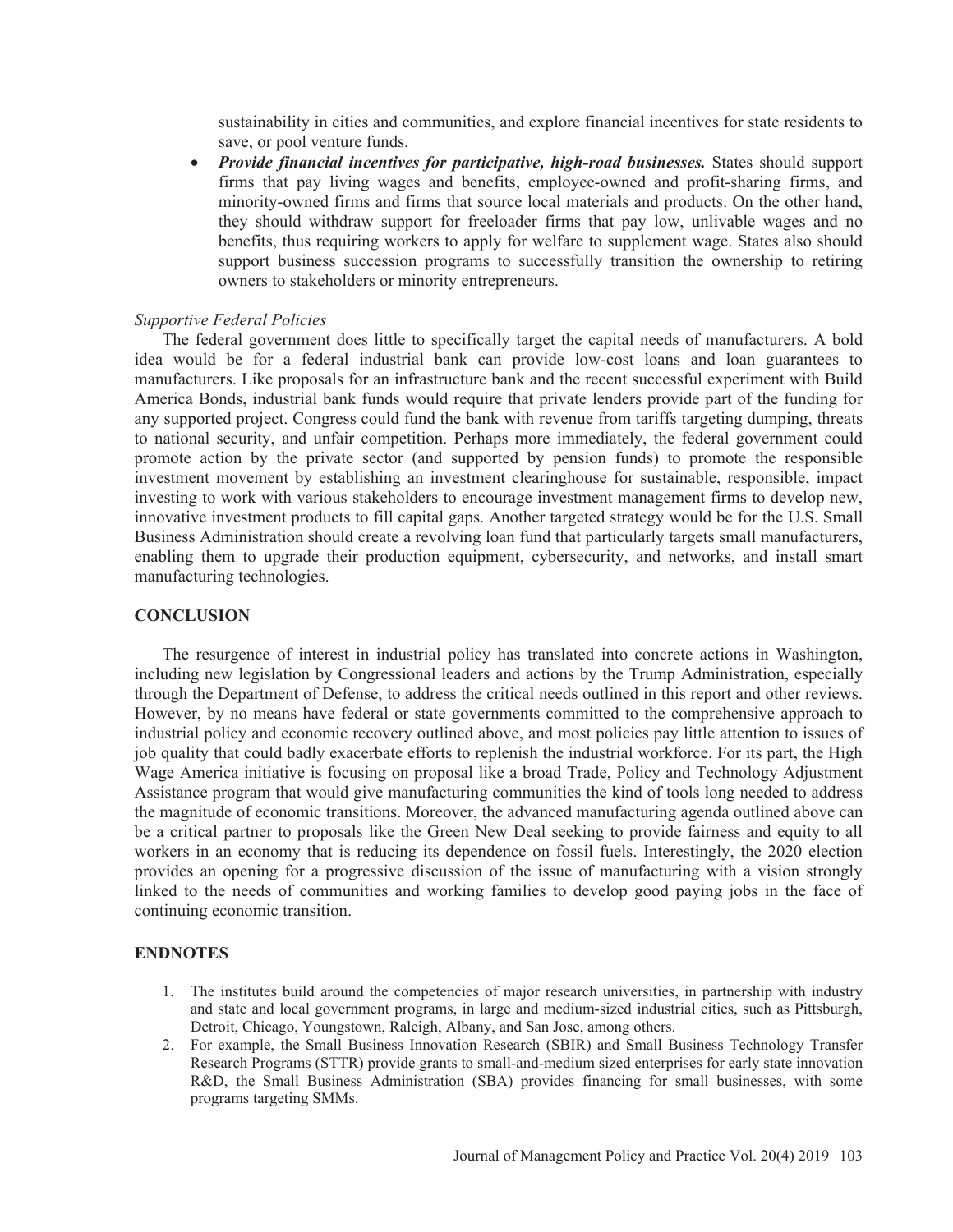- 3. Industry and sector partnerships enable the sharing of information, ideas and best practices among multiple employers; Because they focus on the needs of industries rather than single employers, they realize economies of scale in providing effective training and certification for multiple employers in an area. They also foster greater coordination of education and training providers with industry needs, leading to industry recognized credentials and common career pathways.
- 4. For example, 91 percent of apprentices find employment after completing their programs, with an average starting wage above \$60,000.
- 5. Fourteen states increased the number of apprentices by over 20 percent in 2015, including Iowa, which tripled its funds for apprenticeships across key industries, and Georgia, which brought together its workforce development and community college systems to partner with over thirty major employers on apprenticeship.
- 6. Developed originally in Wisconsin, the AFL-CIO Working for America Institute, the Wisconsin Regional Training Partnership/BIG STEP and Jobs for the Future have now received federal funding to expand to eight additional states with a goal of registering 1,450 new IMT registered apprenticeships.
- 7. For example, the Small Business Innovation Research (SBIR) program; EDA's Revolving Loan Fund: Small Business Administration, Community Development Financial Initiatives.

# **REFERENCES**

- American Alliance for Manufacturing (AAM). (2016, November). Post-election survey results. https://aamweb.s3.amazonaws.com/uploads/resources/2016-Post-Election-Bipartisan-Survey-Memo\_Mellman\_NorthStar.pdf.
- Arcelor Mittal. (2019). Cleveland. Retrieved May 30, from https://usa.arcelormittal.com/ouroperations/steelmaking/cleveland
- Atkinson, R. D., & Ezell, S. (2017, January 31). *Ten Principles to Guide the Trump Administration's Manufacturing Strategy*. Washington, DC: Information Technology & Innovation Foundation. Retrieved from https://itif.org/publications/2017/01/31/ten-principles-guide-trumpadministrations-manufacturing-strategy.
- Autor, D. H., Dorn, D., & Hanson, G.H. (2013). The China Syndrome: Local Labor Market Effects of Import Competition in the United States. *The American Economic Review*, 103(6), 2121-2168. Retrieved from http://www.jstor.org/stable/42920646.
- Beeferman, L., & Bernstein, A. (2015, April). *The Materiality of Human Capital to Corporate Financial Performance*. Boston: Investor Responsibility Research Center Institute (IRRCI).
- Berth, R., Dresser, L., & Ubert, E. (2017, February). Moving Apprenticeship into Manufacturing's Future: Industrial Manufacturing Technician. Center for Wisconsin Strategy. Retrieved from http://www.cows.org/moving-apprenticeship-into-manufacturings-future-industrialmanufacturing-technician.
- Block, F. (2017, September 20). *A Strategy for Rebuilding the Manufacturing Sector in the United States*. The Century Foundation. Retrieved from https://tcf.org/content/report/strategy-rebuildingmanufacturing-sector-united-states/.
- Brown, S. (2018, March 12). Speech at Manufacturing a Better Paying Ohio Summit. Cleveland, Ohio. Retrieved from https://tcf.org/content/event/manufacturing-better-paying-ohio/?session=1.
- Carter, J. (2012, February). *Skilled Factory Workers or Cheap Skilled Factory Workers?* Literacy and Policy. Retrieved from https://literacypolicy.org/2012/02/20/skilled-factory-workers-or-cheapskilled-factory-workers/.
- Case Western Reserve University & U.S. Department of Commerce (DOC). (2016, November). The Benefits and Costs of Apprenticeships: A Business Perspective. Retrieved from https://www.esa.gov/sites/default/files/the-benefits-and-costs-of-apprenticeships-a-businessperspective.pdf
- Christopherson, S. (2009). Manufacturing: Up from the Ashes. *Democracy Journal.Org*, Fall, 25–30. Retrieved from https://democracyjournal.org/magazine/14/manufacturing-up-from-the-ashes/.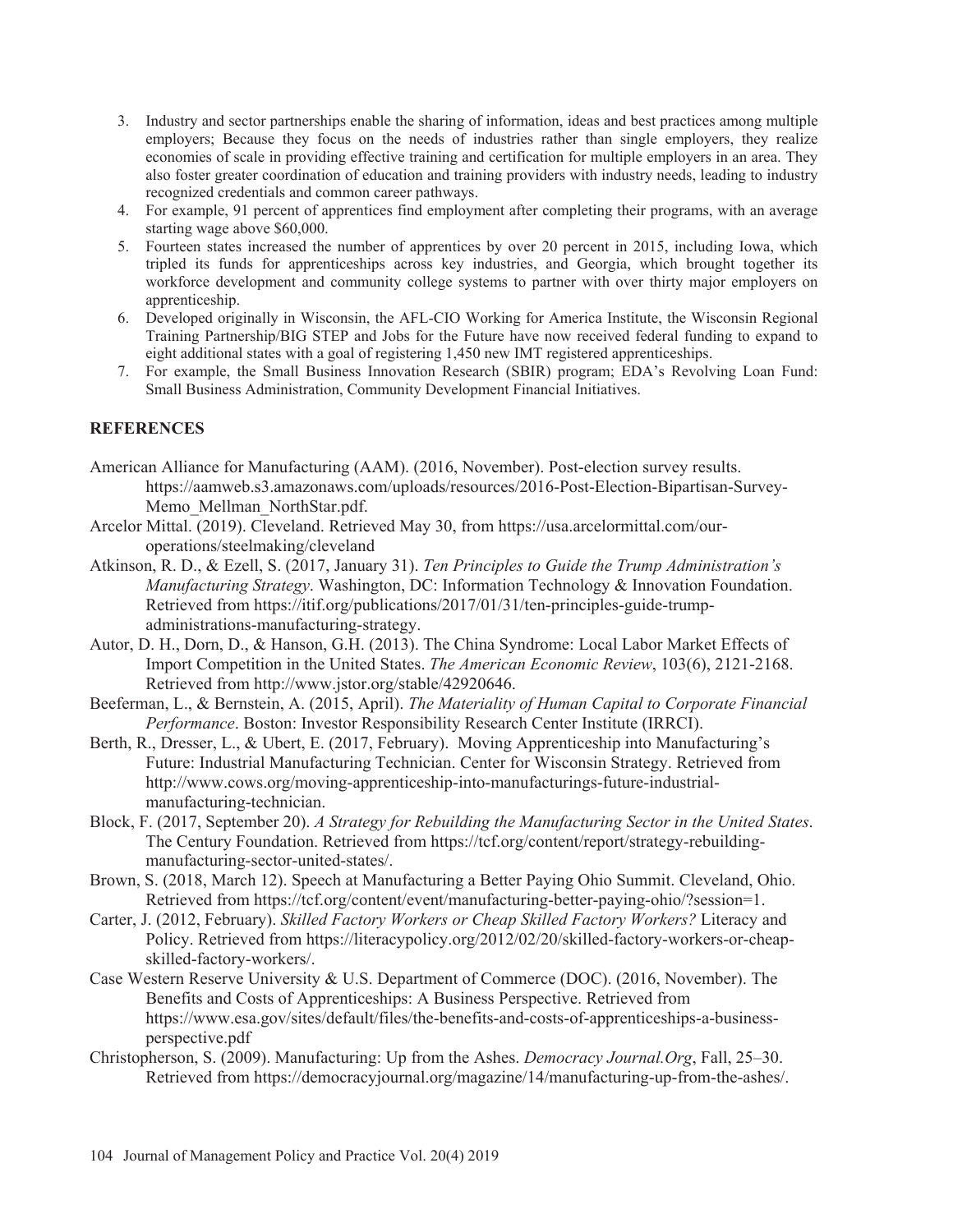Córdova, T., Wilson, M. & A Stettner, A. (2018, June 6). *Revitalizing Manufacturing and Expanding Opportunities for Chicago's Black and Latino Communities*. The Century Foundation and the University of Illinois-Chicago, Great Cities Institute. Retrieved from https://tcf.org/content/report/revitalizing-manufacturing-expanding-opportunities-chicagos-blacklatino-communities/.

Council on Foreign Relations (CFR). (2016, January). No Helping Hand, Federal Worker-Retraining Policy. Renewing America Progress Report and Scorecard. Retrieved from https://www.cfr.org/report/no-helping-hand-federal-worker-retraining-policy.

- Croft, T., & Malhotra, A. (2016). *The Responsible Investor Handbook*. Leeds: Greenleaf Publishing.
- Deloitte. (2017, January). *Manufacturing USA, A Third-Party Evaluation of Program Design and Progress*. Deloitte Touche Tohmatsu Ltd. Retrieved from https://www2.deloitte.com/content/dam/Deloitte/us/Documents/manufacturing/us-mfgmanufacturing-USA-program-and-process.pdf.
- Delong. J. B. (2017). *NAFTA and other trade deals have not gutted American manufacturing—period*. Vox. Retrieved from https://www.vox.com/the-big-idea/2017/1/24/14363148/trade-deals-naftawto-china-job-loss-trump.
- Duesterberg, T. (2016, September 14). *How to Address the Skills Gap in the Manufacturing Economy. Paper prepared to U.S. Manufacturing and Public Policy Conference*. National Press Club, Washington, DC.
- Ezell, S., & Atkinson, R. (2011, April). *The Case for a National Manufacturing Strategy*. Washington, DC: Information Technology and Innovation Foundation.
- Fallows, J. (2016, June 5). *Why the Maker Movement Matters: Part 1, The Tools Revolution?* The Atlantic. Retrieved from https://www.theatlantic.com/business/archive/2016/06/why-the-makermovement-matters-part-1-the-tools-revolution/485720/.
- Fallows, J. (2016, June 9). *Why the Maker Movement Matters: Part 2, Agility*. The Atlantic. Retrieved from https://www.theatlantic.com/business/archive/2016/06/why-the-maker-movement-mattersagility/486293/.
- Fallow, J. (2016, June 18). *More on the Public Role in Fostering Private Innovation*. The Atlantic. Retrieved from https://www.theatlantic.com/notes/2016/06/more-on-the-public-role-in-fosteringprivate-innovation/487712/.
- Fraunhoffer-Gesellschaft. (2015). Annual Report 2015. Focus on People. https://www.fraunhofer.de/en.html.
- Gillespie, P. (2017, May 1). *American manufacturing is having a moment*. CNN. Retrieved from https://money.cnn.com/2017/05/01/news/economy/manufacturing-ism-2017/.

Goldin Peiser & Peiser, LLP. (2015, December). *How Manufacturing Incubators Are Moving Manufacturing Into the 21st Century*. Retrieved from https://manufacturing.gppcpa.com/enewsletters/article/how-manufacturing-incubators-aremoving-manufacturing-into-the-21st-century/.

- Harris, R. (2014). Ticket to a Job. Catalyst In Depth. *Community Renewal Society*, Winter. Retrieved from http://www.chicagoreporter.com/wp-content/uploads/assets/20140206/catalystindepthwinter2014f.pdf.
- Helper, S., & Tucker, T. (2016, September 15). *We Need New Trade Policies, But Not Trump's*. RealClearPolicy. Retrieved from http://www.realclearpolicy.com/blog/2016/09/15/how to make american manufacturing great again.html.
- Helper, S., Krueger, T., & Wial, H. (2012, February). *Why Does Manufacturing Matter? Which Manufacturing Matters? A Policy Framework*. Washington, DC: Metropolitan Policy Program at Brookings Institution. Retrieved from https://www.brookings.edu/wpcontent/uploads/2016/06/0222 manufacturing helper krueger wial.pdf.
- Hicks, M., & Devaraj, S. (2015, June). *The Myth and Reality of Manufacturing in America*. Ball State University. Retrieved from http://projects.cberdata.org/reports/MfgReality.pdf.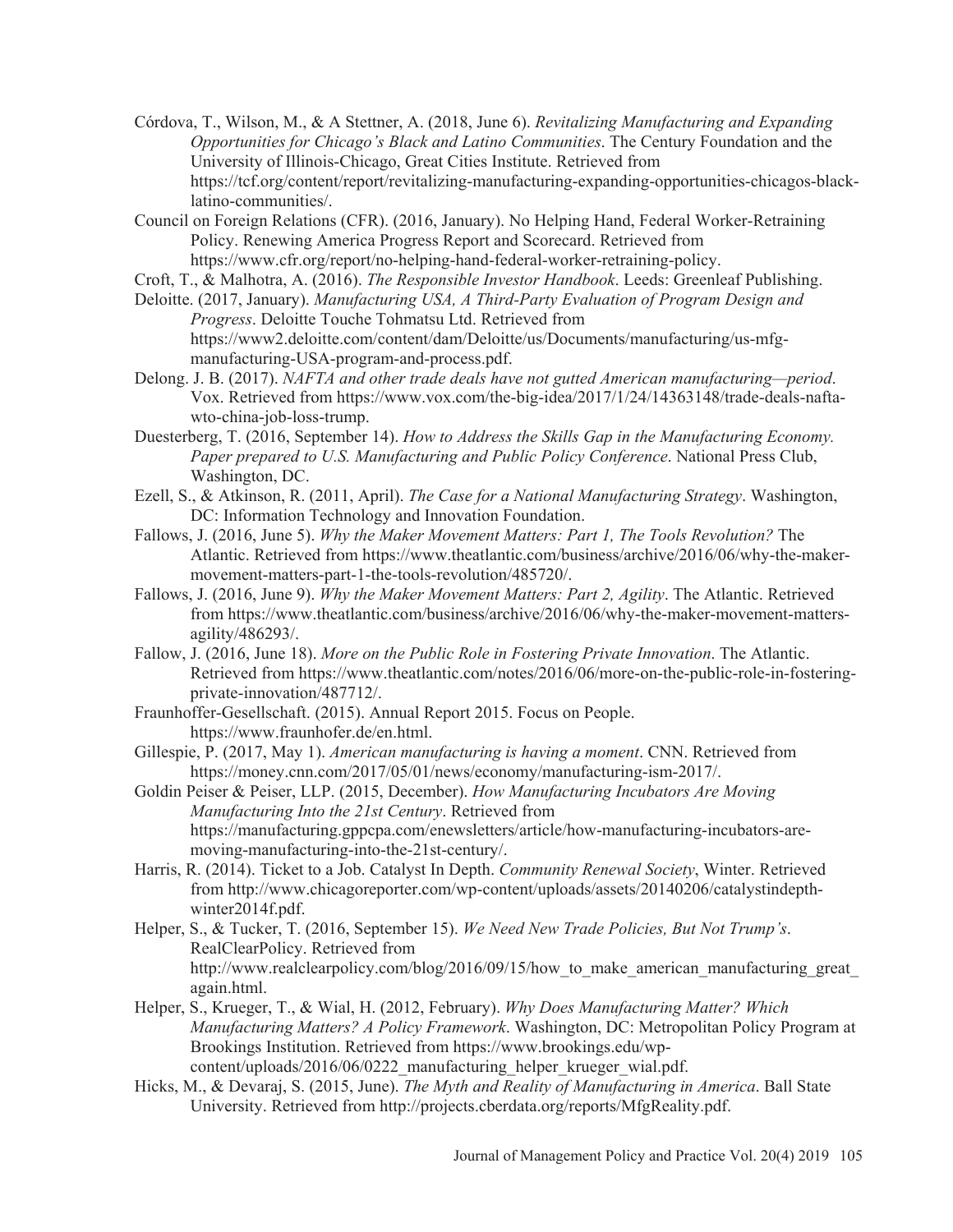- Houseman, S., Bartik, T., & Sturgeon, T. (2014). *Measuring Manufacturing: How the Computer and Semiconductor Industries Affect the Numbers and Perception*. Upjohn Institute Working Paper 14-209. Kalamazoo, MI: W.E. Upjohn Institute for Employment Research. https://doi.org/10.17848/wp14-209.
- Intrepid Advisors. (2016). State R&D Tax Credit Eligibility Map. Retrieved from https://intrepidadvisors.com/state-rd-tax-credit-eligibility-map/.
- Lake, R. W., Leichenko, R., & Glasmeier, A.K. (2014, July). *EDA and U.S. Economic Distress, 1965- 2000*. U.S. EDA. Retrieved from

http://www.ipsr.ku.edu/KUforKS/2004julyEDAandUSeconomicdistressreport.pdf.

- Jacobs, K., Perla, Z., Perry, I.E., & Graham-Squire, D. (2016, May 10). *Producing Poverty: The Public Cost of Low-Wage Production Jobs in Manufacturing*. UC Berkeley Center for Labor Research and Education, Institute for Research on Labor Employment. Retrieved from http://laborcenter.berkeley.edu/producing-poverty-the-public-cost-of-low-wage-production-jobsin-manufacturing/
- Jorgenson, D., & Timmer, M. (2011). Structural Change in Advanced Nations: A New Set of Stylised Facts. Scandanavian Journal of Economics, 113, no. 1, 1-29.

https://scholar.harvard.edu/files/jorgenson/files/sje\_jorgenson\_timmer\_publication.pdf.

- Keystone Research Center (KRC). (2016). The Grow Good Manufacturing Jobs in Pennsylvania State Policy Agenda, January 17. In Alliance for American Manufacturing (AAM)-Economic Policy Institute (EPA)-Economic Analysis Research Network (EARN), Final Report to AAM from EARN-EPI Six-State Manufacturing Project 2016.
- Made in NYC. (2019). Website. http://madeinnyc.org/about-us/.
- Mahoney, T.C. & Helper, S. (2017). Ensuring American Manufacturing Leadership Through Next-Generation Supply Chains. Mforesight, June. http://mforesight.org/projects-events/supplychains/.
- Manufacturing Institute & Deloitte. (2015). The Skills Gap in U.S. Manufacturing 2015 and Beyond. http://www.themanufacturinginstitute.org/~/media/827DBC76533942679A15EF7067A704CD.as hx.
- Manufacturing Institute & Manufacturing Alliance for Productivity and Innovation (MAPI). (2012). Facts about Manufacturing. November.

http://www.themanufacturinginstitute.org/~/media/1242121E7A4F45D68C2A4586540703A5/20 12 Facts About Manufacturing Full Version High Res.pdf.

- Mishel, L. (2018). Yes, manufacturing still provides a pay advantage, but staffing firm outsourcing is eroding it. Economic Policy Institute, March. https://www.epi.org/publication/manufacturingstill-provides-a-pay-advantage-but-outsourcing-is-eroding-it/
- Moser, H. (2018). Reshoring Initiative 2018 Data Report: A Record 1,389 Companies Announce the Return of 145,000 Jobs. The Reshoring Initiative.

http://reshorenow.org/content/pdf/Reshoring\_Initiative\_2018\_Data\_Report.pdf.

- Moser, H. (2015). Reshoring Initiative Data Report: Reshoring and FDI Boost US Manufacturing in 2015. The Reshoring Initiative. http://reshorenow.org/blog/reshoring-initiative-data-reportreshoring-and-fdi-boost-us-manufacturing-in-2015/.
- Muro, M. (2016). Adjusting to economic shocks tougher than thought. Brookings Institution. April 18. https://www.brookings.edu/blog/the-avenue/2016/04/18/adjusting-to-economic-shocks-tougherthan-thought/.
- Muro, M., Rothwell, J. & Saha, D. (2011). Sizing the Clean Economy, A National and Green Jobs Assessment. Washington, DC: Brookings Institution. https://www.brookings.edu/wpcontent/uploads/2016/07/0713 clean economy.pdf.
- NGA Center for Best Practices (NGA), National Network of Sector Partners (NNSP) & Corporation for a Skilled Workforce (CSW). (2006). State Sector Strategies: Regional Solutions to Worker and Employer Needs. November 6.

http://www.sectorstrategies.org/sites/all/files/State%20Sector%20Strategies%20Brief.pdf.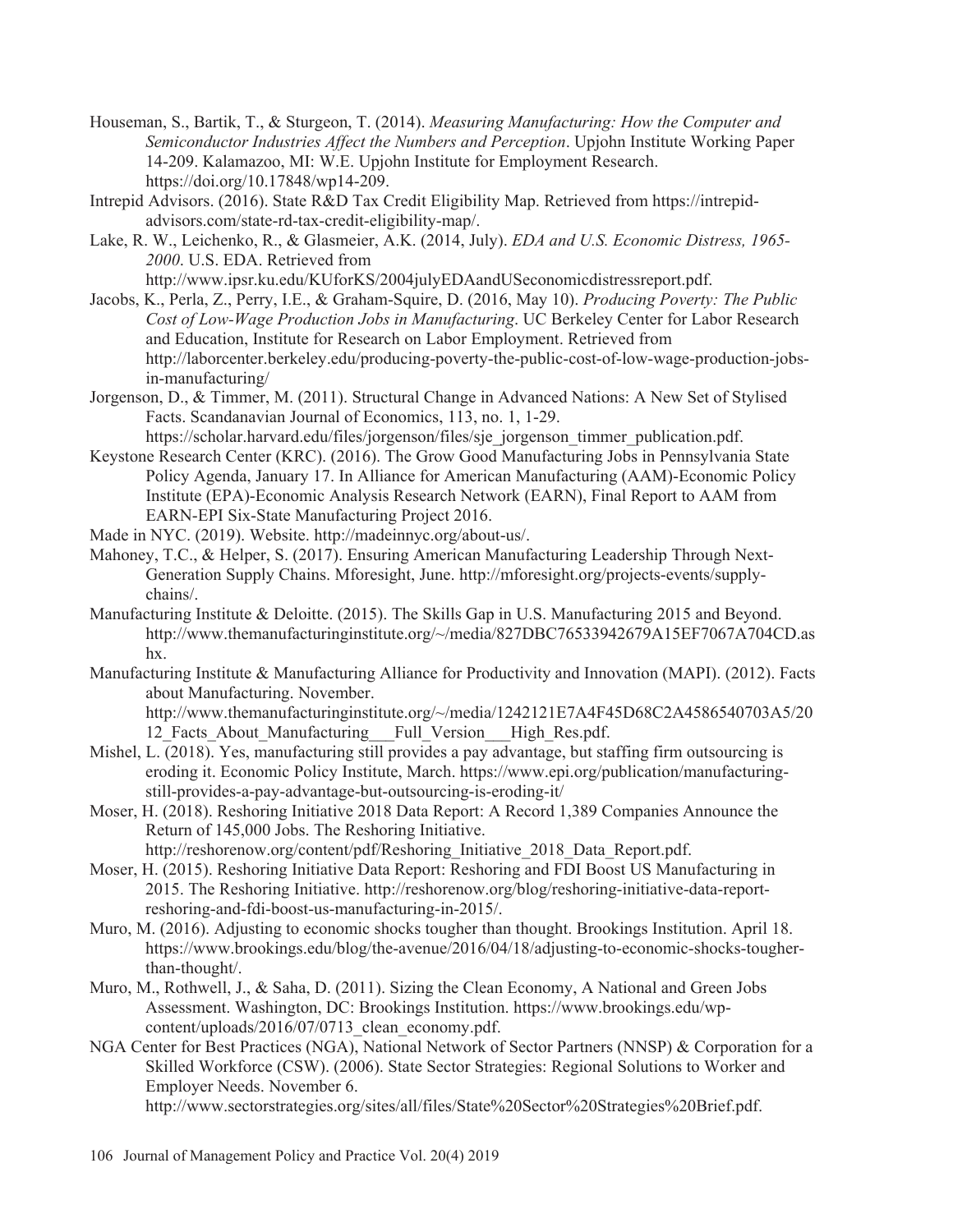- National Research Council (NRC). (2013). Best Practices in State and Regional Innovation Initiatives: Competing in the 21st Century. Charles W. Wessner (ed.). Washington, DC: The National Academies Press. https://doi.org/10.17226/18364.
- National Science Board (NSB). (2016). Science and Engineering Indicators, 2016. https://www.nsf.gov/statistics/2016/nsb20161/#/report/overview/science-and-technology-in-theworld-economy.
- National Skills Coalition (NSC). (2017). Getting to Five Million Apprentices, Federal Options for Expanding Work-Based Learning," April. https://www.nationalskillscoalition.org/resources/publications/file/Getting-to-5-Million-Apprentices-web.pdf.
- Pennsylvania Department of Community and Economic Development (DCED). (2013). Make It in PA, A Statewide Plan for Reshoring Manufacturing and Optimizing Supply Chain Opportunities in Pennsylvania. Proposal.
- Pennsylvania Governor's Office. (2017). Wolf Administration's Apprenticeship and Training Office Increasing Opportunities for Job Seekers and Employers in Pennsylvania. Newsroom, May 22. https://www.governor.pa.gov/wolf-administrations-apprenticeship-and-training-office-increasingopportunities-for-job-seekers-and-employers-in-pennsylvania/.
- Pisano, G.P. & Shih, W.C. (2012). Producing Prosperity: Why America Needs a Manufacturing Renaissance, Cambridge: Harvard Business Press.
- Pisano, G.P. & Shih, W.C. (2009). Restoring American Competitiveness. Harvard Business Review, July-August. https://hbr.org/2009/07/restoring-american-competitiveness.
- Ramaswamy, S. (2017). Manufacturing trends in the United States, Extracts from McKinsey Global Institute research, January 2017. Presentation to forum "What Should the Trump Administration's Manufacturing Strategy Look Like." Information Technology and Innovation Foundation, Washington, DC, January 31. http://www2.itif.org/2017-ramaswamy-manufacturingstrategy-presentation.pdf?\_ga=2.38121184.2128588184.1506796920-1564628299.1506796920.
- Russo, J. (2017). The Pittsburgh Conundrum. The American Prospect, Summer, 28-33. http://prospect.org/article/pittsburgh-conundrum.
- Shropshire, C. (2017). First Step to New CTA Rail Cars: Build the Factory in Chicago. Chicago Tribune, March 16. https://www.chicagotribune.com/business/ct-cta-new-railcar-plant-0316-biz-20170315-story.html.
- Sirkin, H. L., Zinser, M., & Rose, J. (2013). The U.S. Skills Gap: Could It Threaten a Manufacturing Renaissance? Boston Consulting Group, August. https://www.bcg.com/publications/2013/leanmanufacturing-us-skills-gap-could-threaten-manufacturing-renaissance.aspx.
- Stettner, A. (2018). How Federal Government Can Foster Stateside Advanced Manufacturing. The Century Foundation, April 9, https://tcf.org/content/report/federal-government-can-fosterstateside-advanced-manufacturing/
- Stettner, A., Croft, T., Shields, M., Yudken, J.S., Herzenberg, S., Mills, J., & Veeder, C. (2019). 9 Steps to Revitalize America's Manufacturing Communities. The Century Foundation, May 8. https://tcf.org/content/report/9-steps-revitalize-americas-manufacturing-communities/.
- Stettner, A. & Yudken, J.S. (2018). A Federal Agenda for Revitalizing America's Manufacturing Communities. The Century Foundation, September 13. https://tcf.org/content/report/federalagenda-revitalizing-americas-manufacturing-communities/.
- Stettner, A., Yudken, J.S. & McCormack, M. (2017). Why Manufacturing Jobs are Worth Saving. The Century Foundation, June 13. https://tcf.org/content/report/manufacturing-jobs-worth-saving/.
- Stettner, A., Smith, S. & McHugh, R. (2004). Changing Workforce, Changing Economy. National Employment Law Project, 55-65.
- Thomas, K. & Gillies, R. (2018). Trump: Trade deal returns US to manufacturing powerhouse. Associated Press, September 30. https://www.detroitnews.com/story/news/nation/2018/09/30/uscanada-trade-deal/38003623/.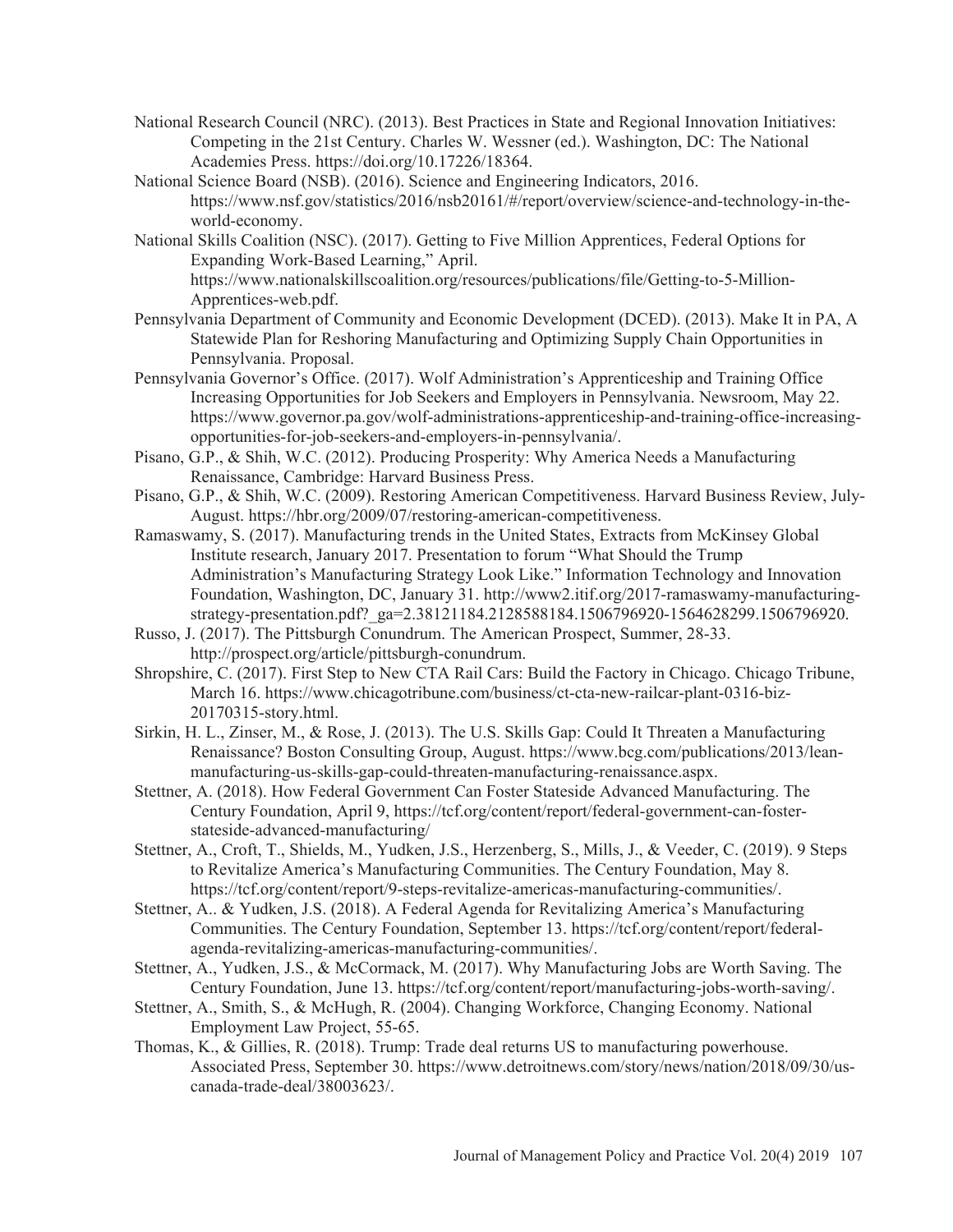- U.S. Bureau of Labor Statistics (BLS), (2018) Quarterly Census of Employment and Wages (QCEW), https://www.bls.gov/cew/
- U.S. Bureau of the Census, Economic Indicators Division. (2019). Report FT900 (CB 19-112, BEA 19- 38). June. https://www.census.gov/foreign-trade/Press-Release/current\_press\_release/exh1.txt.
- U.S. Department of Defense (DOD). (2018). Assessing and Strengthening the Manufacturing and Defense Industrial Base and Supply Chain resiliency of the United States. Report to President Donald J. Trump by the Interagency Task Force in Fulfillment of Executive Order 13806, September. https://media.defense.gov/2018/Oct/05/2002048904/-1/-1/1/ASSESSING-AND-STRENGTHENING-THE-MANUFACTURING-AND%20DEFENSE-INDUSTRIAL-BASE-AND-SUPPLY-CHAIN-RESILIENCY.PDF.
- U.S. Department of Labor (DOL). (2012). Layoff Aversion in Rapid Response Systems. Training and Employment Notice 9-12, August 31.
	- https://wdr.doleta.gov/directives/attach/TEN/TEN\_9\_12\_Acc.pdf.
- U.S. Department of Labor (DOL), Bureau of Labor Statistics (BLS). (2017). Labor Force Statistics from the Current Population. https://www.bls.gov/cps/cpsaat18.htm.
- U.S. Economic Development Administration (EDA). (2015). Comprehensive Development Strategy (CEDS) Content Guidelines, Recommendations for Creating an Impactful CEDS. https://www.eda.gov/ceds/.
- van Agtmael, A. & Bakker, F. (2016). The Smartest Places on Earth, Why Rustbelts are the Emerging Hotspots of Global Innovation. New York: Public Affairs.
- Vijaya, R. M. (2010). Broken Buffer: How Trade Adjustment Assistance Fails American Workers. Dëmos. http://www.demos.org/.
- Weaver, A. & Osterman, P. (2017). Skill Demands and Mismatch in U.S. Manufacturing. ILR Review 70, no. 2 (March), 275–307. http://journals.sagepub.com/doi/abs/10.1177/0019793916660067.
- White House. (2017). Presidential Executive Order Expanding Apprenticeships in America. June 15. https://www.whitehouse.gov/the-press-office/2017/06/15/presidential-executive-order-expandingapprenticeships-america.
- Wyman, N. (2015). Why We Desperately Need To Bring Back Vocational Training In Schools. Forbes, September 2. https://www.forbes.com/sites/nicholaswyman/2015/09/01/why-we-desperatelyneed-to-bring-back-vocational-training-in-schools/2/#7c1674f256f8.
- Yudken, J. (2010). Manufacturing Insecurity: America's Manufacturing Crisis and the Erosion of the U.S. Defense Industrial Base. Washington, DC: AFL-CIO Industrial Union Council, September. https://digitalcommons.ilr.cornell.edu/laborunions/40/
- Yudken, J. S., Croft, T. & Stettner, A. (2017). Revitalizing America's Manufacturing Communities. The Century Foundation, October 16. https://tcf.org/content/report/revitalizing-americasmanufacturing-communities/.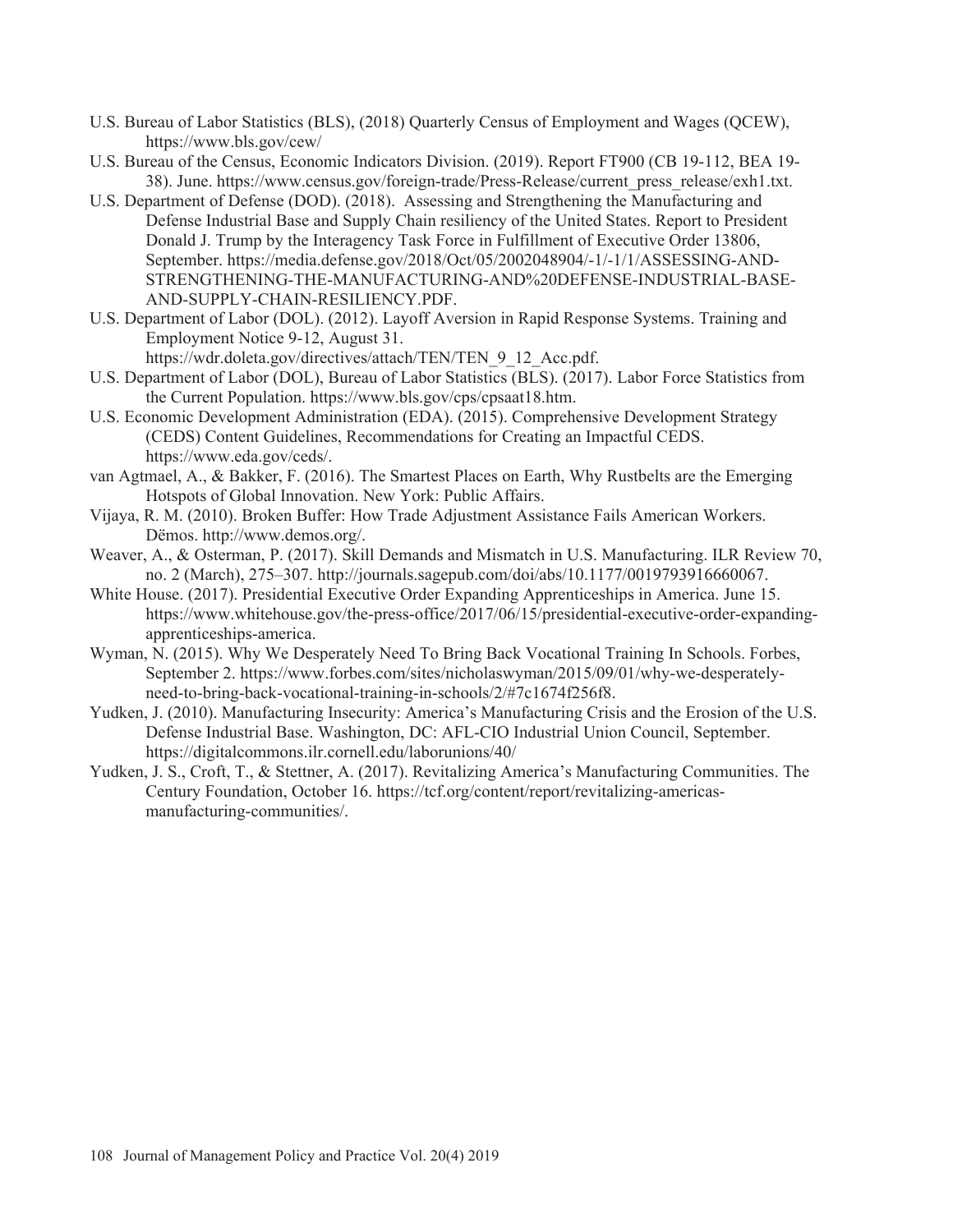|                | <b>Manufacturing Employment Level</b> |                 |               | <b>Change in Employment</b>             |                               |                                  | Manufacturing                                     |
|----------------|---------------------------------------|-----------------|---------------|-----------------------------------------|-------------------------------|----------------------------------|---------------------------------------------------|
| <b>State</b>   | January<br>2001                       | January<br>2010 | March<br>2019 | <b>Jobs</b><br>Lost<br>$2001 -$<br>2010 | Job<br>Gains<br>2010-<br>2016 | Job<br>Gains<br>$2017 -$<br>2019 | as a % of<br><b>Private Sector</b><br><b>Jobs</b> |
| Indiana        | 639                                   | 440             | 544           | $-200$                                  | 79                            | 25                               | 19.8%                                             |
| Wisconsin      | 583                                   | 424             | 476           | $-159$                                  | 50                            | $\overline{2}$                   | 18.5%                                             |
| Iowa           | 248                                   | 199             | 228           | $-50$                                   | 10                            | 19                               | 17.2%                                             |
| Michigan       | 846                                   | 453             | 637           | $-392$                                  | 143                           | 41                               | 16.6%                                             |
| Alabama        | 336                                   | 237             | 271           | $-100$                                  | 29                            | 6                                | 16.1%                                             |
| Mississippi    | 212                                   | 137             | 146           | $-75$                                   | $\overline{4}$                | 5                                | 15.9%                                             |
| Kentucky       | 303                                   | 208             | 255           | $-96$                                   | 38                            | 9                                | 15.6%                                             |
| Arkansas       | 236                                   | 158             | 165           | $-78$                                   | $-6$                          | 13                               | 15.6%                                             |
| Ohio           | 998                                   | 612             | 702           | $-386$                                  | 77                            | 12                               | 14.6%                                             |
| Kansas         | 198                                   | 158             | 167           | $-40$                                   | 3                             | $\overline{7}$                   | 14.4%                                             |
| South Carolina | 329                                   | 206             | 255           | $-124$                                  | 37                            | 13                               | 14.2%                                             |
| Tennessee      | 476                                   | 298             | 356           | $-179$                                  | 46                            | 13                               | 13.4%                                             |
| Minnesota      | 394                                   | 288             | 320           | $-106$                                  | 28                            | $\overline{4}$                   | 12.6%                                             |
| South Dakota   | 43                                    | 36              | 46            | $-7$                                    | 5                             | 5                                | 12.6%                                             |
| North Carolina | 745                                   | 431             | 475           | $-313$                                  | 32                            | 12                               | 12.5%                                             |
| Oregon         | 225                                   | 163             | 200           | $-62$                                   | 24                            | 14                               | 12.2%                                             |
| Vermont        | 47                                    | 30              | 31            | $-17$                                   | $\boldsymbol{0}$              | $\mathbf{1}$                     | 11.8%                                             |
| New Hampshire  | 104                                   | 65              | 70            | $-39$                                   | $\overline{2}$                | 3                                | 11.7%                                             |
| Nebraska       | 114                                   | 91              | 99            | $-23$                                   | 5                             | $\overline{2}$                   | 11.6%                                             |
| Missouri       | 359                                   | 244             | 278           | $-115$                                  | 15                            | 18                               | 11.3%                                             |
| Idaho          | 71                                    | 53              | 70            | $-18$                                   | 12                            | 5                                | 11.2%                                             |
| Illinois       | 851                                   | 554             | 594           | $-297$                                  | 12                            | 28                               | 11.1%                                             |
| Connecticut    | 234                                   | 165             | 161           | $-70$                                   | $-5$                          | $\overline{2}$                   | 11.1%                                             |
| Pennsylvania   | 856                                   | 557             | 566           | $-299$                                  | 10                            | $-1$                             | $10.6\%$                                          |
| Utah           | 126                                   | 111             | 137           | $-15$                                   | 18                            | $8\,$                            | $10.6\%$                                          |
| Georgia        | 531                                   | 343             | 410           | $-187$                                  | 44                            | 23                               | $10.5\%$                                          |
| Washington     | 327                                   | 258             | 296           | $-69$                                   | 26                            | 12                               | $10.2\%$                                          |
| Oklahoma       | 176                                   | 121             | 137           | $-54$                                   | 5                             | 11                               | $10.2\%$                                          |
| Maine          | 78                                    | 51              | 53            | $-27$                                   | $-1$                          | $\overline{3}$                   | $10.0\%$                                          |
| Rhode Island   | 72                                    | 41              | 40            | $-31$                                   | $\boldsymbol{0}$              | $-1$                             | $9.2\%$                                           |
| California     | 1868                                  | 1244            | 1336          | $-624$                                  | 39                            | 53                               | 9.1%                                              |
| Texas          | 1067                                  | 814             | 904           | $-252$                                  | 30                            | 60                               | 8.4%                                              |
| Louisiana      | 177                                   | 137             | 138           | $-41$                                   | $-4$                          | $\mathfrak s$                    | 8.3%                                              |

# **APPENDIX STATE MANUFACTURING EMPLOYMENT**